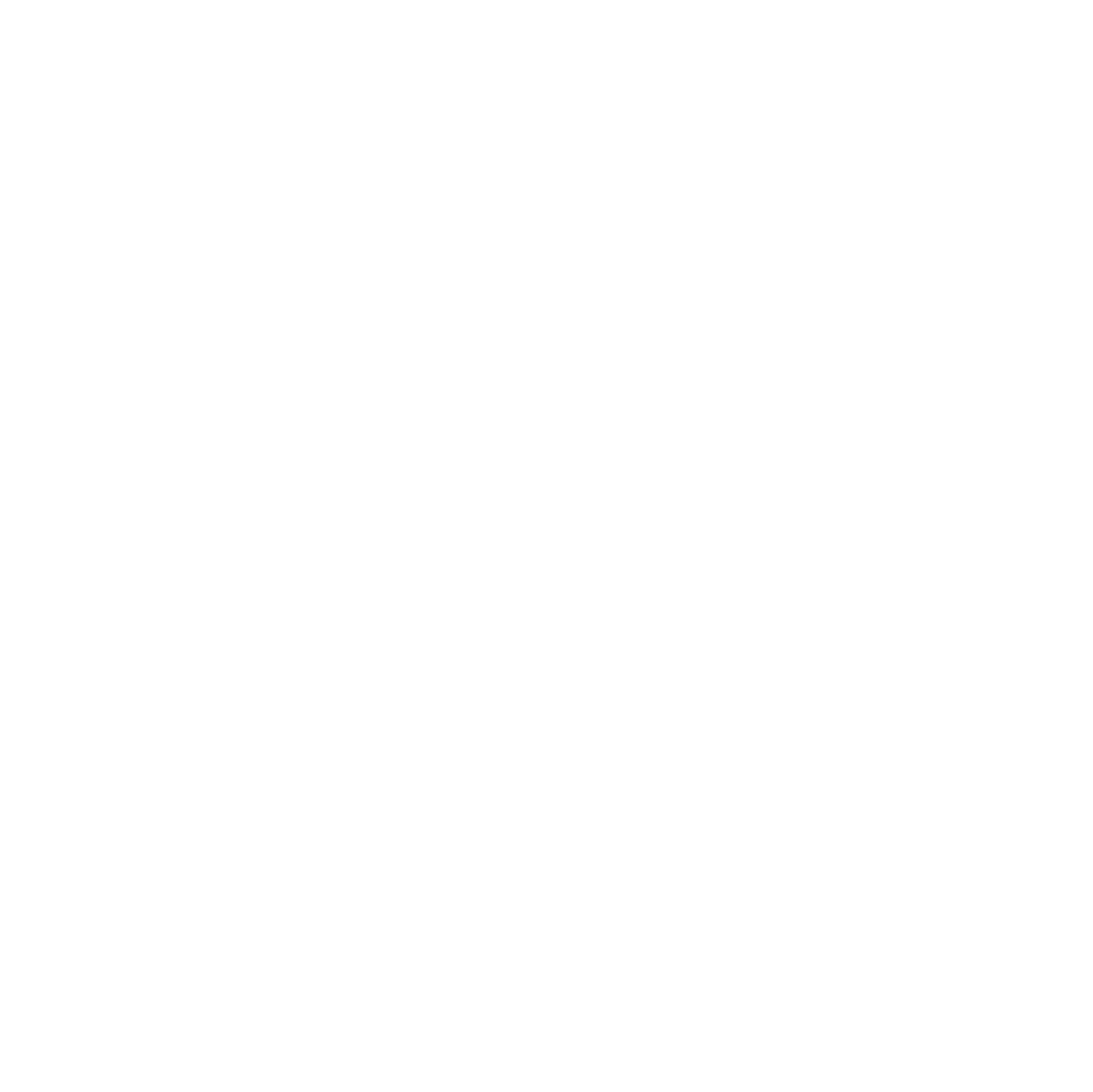| <b>ENGLISH</b>    | 4  |
|-------------------|----|
| <b>POLSKI</b>     | 5  |
| <b>DEUTSCH</b>    | 6  |
| <b>FRANÇAIS</b>   | 7  |
| <b>ESPAÑOL</b>    | 8  |
| PORTUGUÊS         | 9  |
| <b>ITALIANO</b>   | 10 |
| <b>NEDERLANDS</b> | 11 |
| <b>NORSK</b>      | 12 |
| <b>SVENSKA</b>    | 13 |
| <b>РУССКИЙ</b>    | 14 |
| LIETUVIŲ          | 15 |
| LATVIEŠU          | 16 |
| <b>EESTI</b>      | 17 |
| ČESKY             | 18 |
| <b>MAGYAR</b>     | 19 |
| ROMÂNA            | 20 |
| TÜRKCE            | 21 |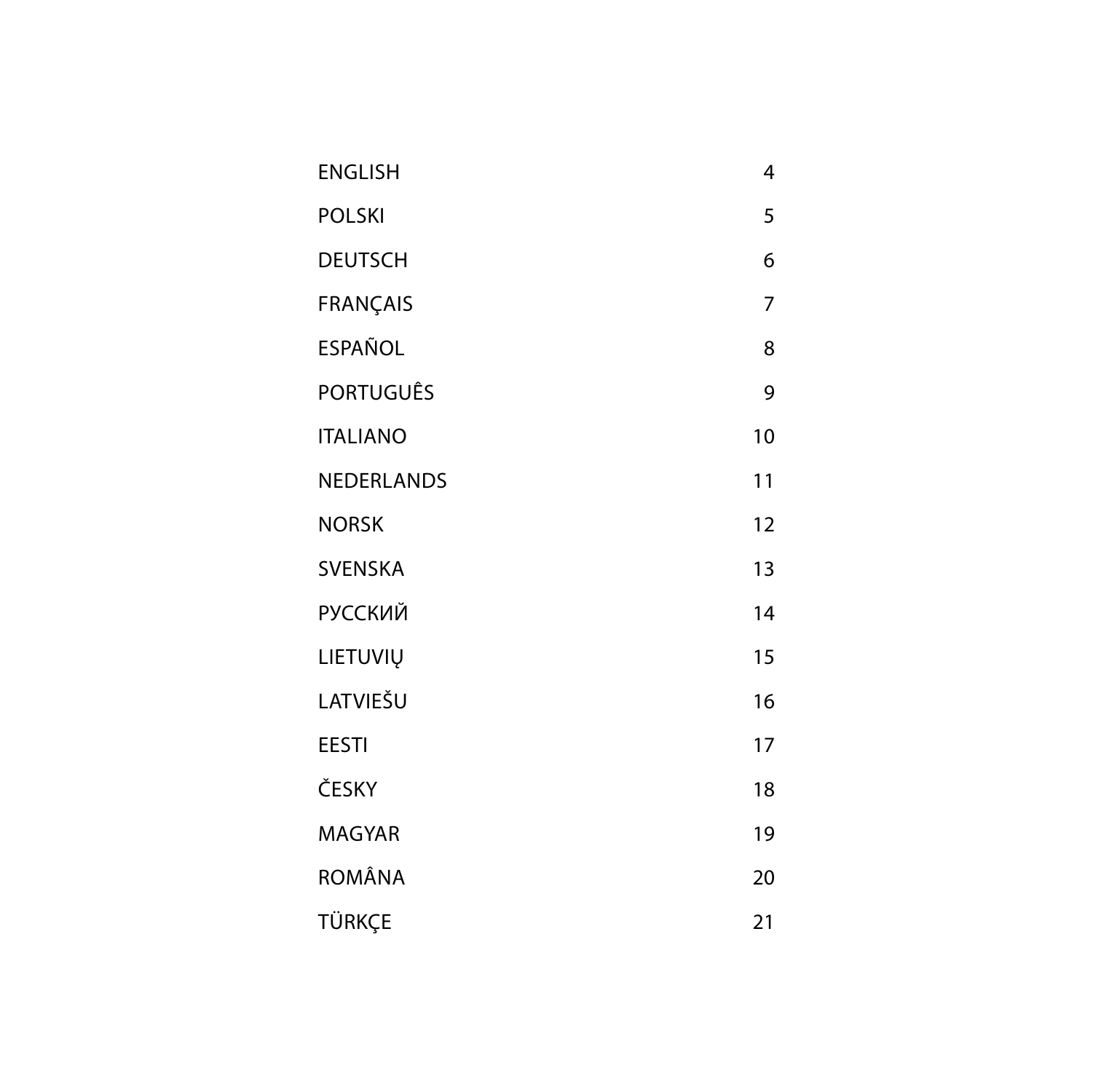<span id="page-3-0"></span>Read the full manual before attempting to install the device!

For full instruction manual and technical specification please visit our website:

#### **manuals.fibaro.com/en/swipe**



**FIBARO Swipe** (FGGC-001) is a revolutionary, battery-powered gesture control pad that allows you to control devices through the Z-Wave network. Swipe your hand up, down, left or right in front of the pad, make circular gestures and use sequences of gestures to get full and intuitive control of your smart home.

#### **Activation**

- 1) Remove the front magnetic cover.
- 2) Dismount the Swipe from the back case by sliding the device down.
- 3) Remove the paper stripe protecting the batteries.
- 4) Mount the Swipe back into the back casing by sliding the device up.
- 5) The device will confirm powering up with an acoustic signal.

## **Adding**

- 1) Place the device within direct range of the Z-Wave controller.
- 2) Set the Z-Wave controller into adding mode.
- 3) Move and hold your hand close to the center of the pad.
- 4) Loud sound sequence will confirm entering the menu, keep holding your hand.
- 5) After hearing two short beeps, take your hand away.
- 6) Swipe your hand up to confirm selection.
- 7) Wait for the Z-Wave controller to add the device.

# **Assembling**

- 1) Place the front magnetic cover.
- 2) Put the Swipe onto its holder.
- 3) Plug the power source into the micro-USB port if required.

# **Configuration**

FIBARO Swipe requires configuration to control other devices. Set response to gestures and sequences in configuration interface of your Z-Wave network controller (e.g. Home Center).

# **Warnings**

Failure to observe recommendations included in the full manual may cause risk to health or malfunction of the device. The manufacturer, Fibar Group S.A. will not be held responsible for any loss or damage resulting from not following instructions of the manuals.

Do not use batteries or power supply other than specified.

# **Specifications**

| Power supply:        | Batteries and/or<br>5V DC power supply |
|----------------------|----------------------------------------|
| DC supply connector: | Micro-USB                              |
| Battery type:        | 4 x 1.5V AA                            |
| Dimensions:          | 178 x 130 x 29 mm                      |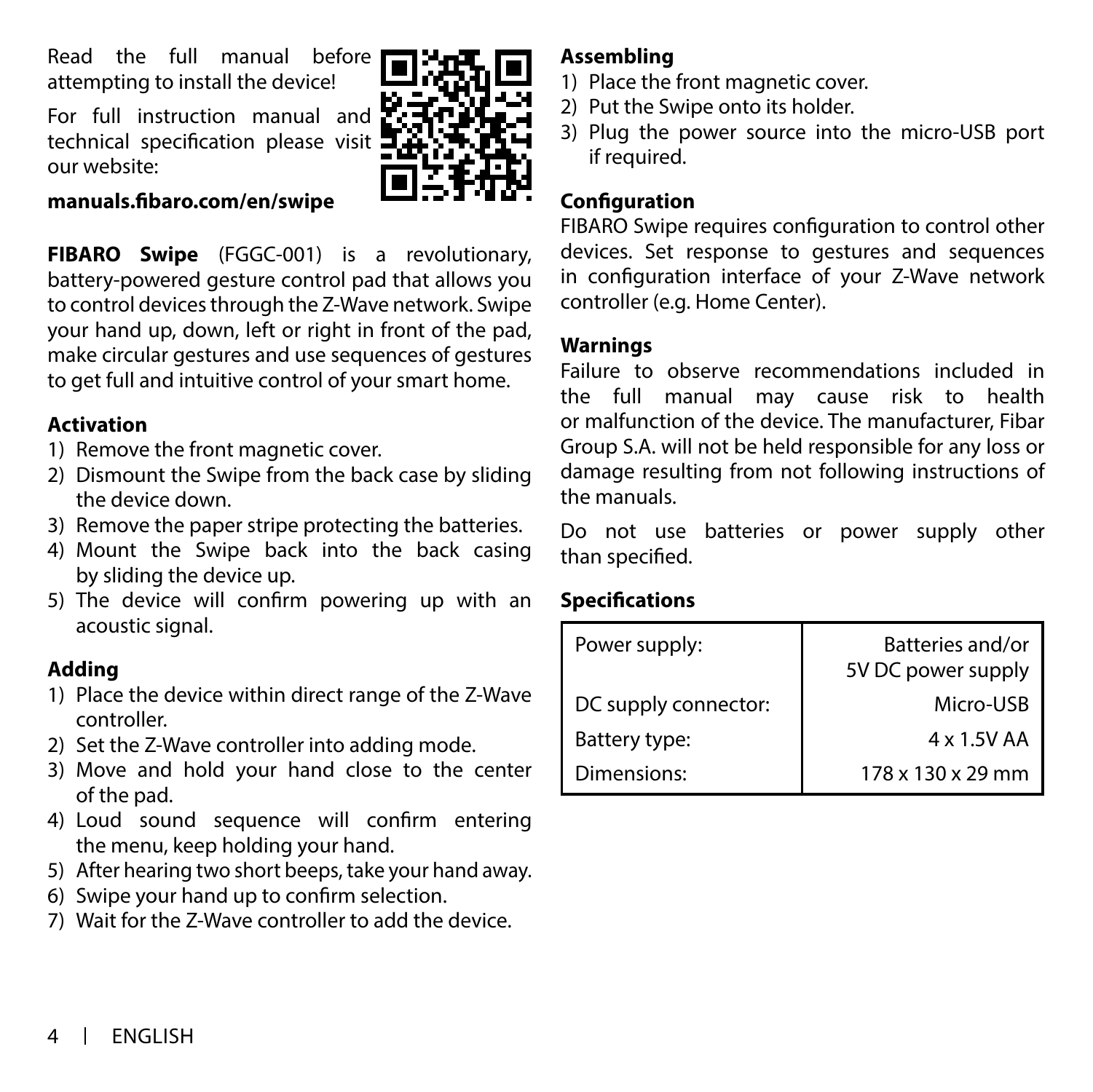<span id="page-4-0"></span>Przeczytaj pełną instrukcję przed przystąpieniem do montażu urządzenia!

Pełną instrukcję i specyfikację techniczną znajdziesz na naszej stronie internetowej:



#### **manuals.fibaro.com/pl/swipe**

**FIBARO Swipe** (FGGC-001) to rewolucyjne, zasilane bateryjnie urządzenie pozwalające na kontrolę urządzeń poprzez sieć Z-Wave przy pomocy gestów. Przesuwaj dłoń przed panelem w górę, w dół, w lewo lub w prawo, wykonuj gesty okrężne i używaj sekwencji gestów, aby w intuicyjny sposób sterować Twoim inteligentnym domem.

## **Uruchomienie**

- 1) Zdejmij mocowaną magnetycznie przednią pokrywę.
- 2) Wyjmij urządzenie z obudowy przesuwając je w dół.
- 3) Usuń pasek papieru zabezpieczający baterie.
- 4) Umieść urządzenie z powrotem w obudowie przesuwając je w górę.
- 5) Urządzenie potwierdzi zasilenie sygnałem dźwiękowym.

#### **Dodawanie**

- 1) Umieść urządzenie w bezpośrednim zasięgu kontrolera Z-Wave.
- 2) Uruchom tryb dodawania w kontrolerze Z-Wave.
- 3) Przybliż i przytrzymaj dłoń w okolicy środka panelu.
- 4) Głośna sekwencja dźwiękowa potwierdzi wejście do menu, nie odsuwaj dłoni.
- 5) Po usłyszeniu dwóch krótkich sygnałów dźwiękowych, odsuń dłoń.
- 6) Przesuń dłonią w górę, aby potwierdzić wybór.
- 7) Poczekaj, aż kontroler Z-Wave doda urządzenie.

## **Montaż**

- 1) Umieść mocowaną magnetycznie przednią pokrywę.
- 2) Umieść Swipe na uchwycie.
- 3) Podłącz zasilacz do portu micro-USB jeśli konieczne.

# **Konfiguracja**

FIBARO Swipe musi zostać skonfigurowany, zanim będzie mógł sterować innymi urządzeniami. Ustaw reakcje na gesty i sekwencje w interfejsie Twojego kontrolera Z-Wave (np. Home Center).

#### **Ostrzeżenia**

Nieprzestrzeganie zaleceń zawartych w pełnej instrukcji może spowodować zagrożenie dla zdrowia lub awarię urządzenia. Producent urządzenia, Fibar Group S.A. nie ponosi odpowiedzialności za szkody powstałe w wyniku użytkowania niezgodnego z instrukcją.

Nie należy używać baterii lub zasilaczy innych niż określone.

## **Dane techniczne**

| Zasilanie:        | Baterie i/lub<br>zasilacz 5V DC |
|-------------------|---------------------------------|
| Złącze zasilacza: | Micro-USB                       |
| Typ baterii:      | 4 x 1.5V AA                     |
| Wymiary:          | 178 x 130 x 29 mm               |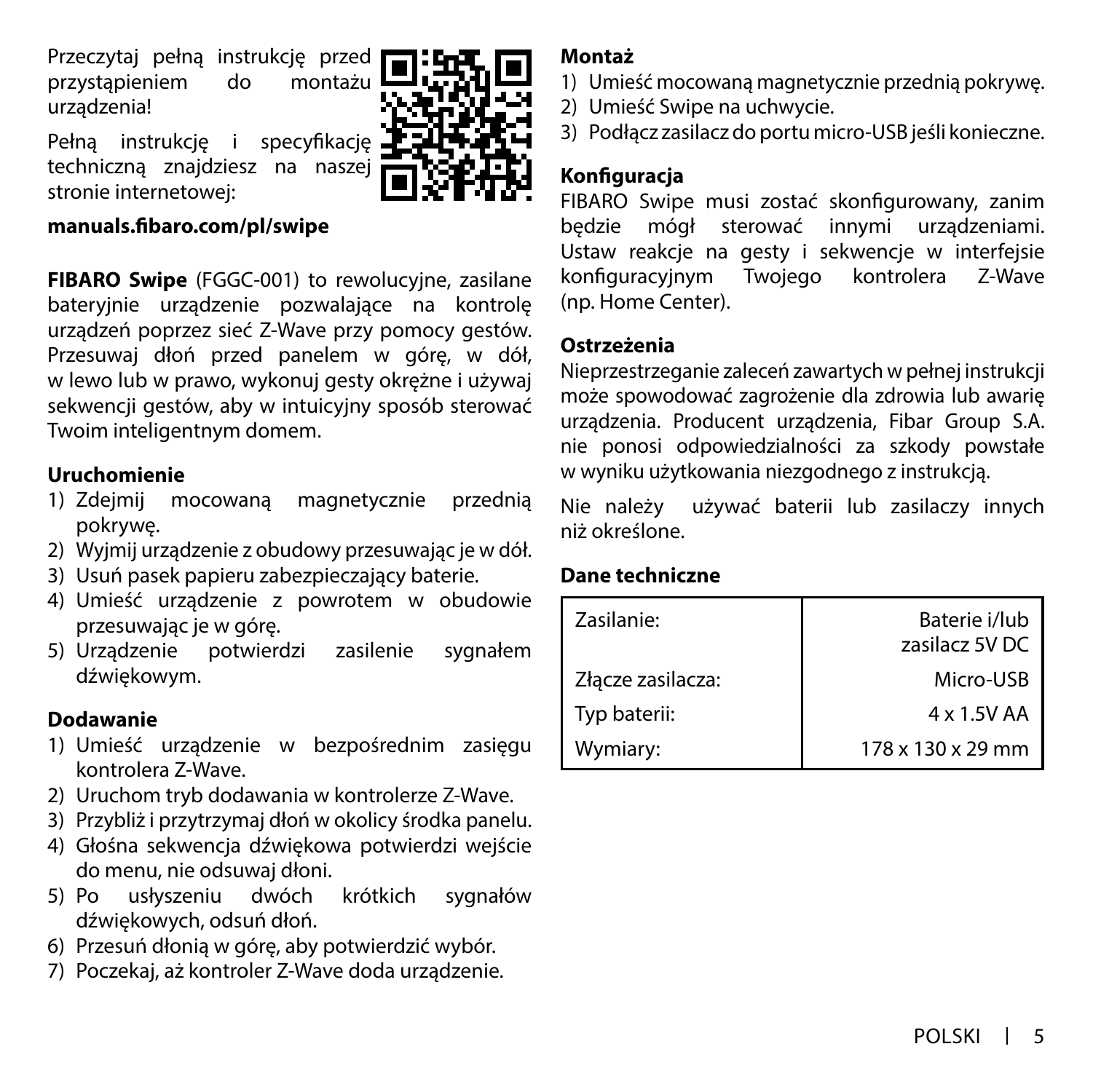<span id="page-5-0"></span>Lesen Sie bitte sorgfältig die Bedienungsanleitung, bevor Sie das Gerät installieren!

Für eine vollständige Bedienungsanleitung und technische Beschreibungen besuchen Sie unsere Webseite:

#### **manuals.fibaro.com/de/swipe**

**FIBARO Swipe** (FGGC-001) ist ein revolutionäres, Gestensteuerungspad mit dem Sie Geräte über das Z-Wave-Netzwerk steuern können. Sie bewegen einfach Ihre Hand vor dem Pad nach oben, unten, links oder rechts, betätigen kreisende Bewegungen und andere Bewegungsabläufe um eine vollständige und intuitive Steuerung Ihres Smart Homes zu ermöglichen.

## **Aktivierung**

- 1) Entfernen Sie die vordere magnetische Abdeckung.
- 2) Lösen Sie Swipe von der Gehäuserückseite, indem Sie das Gerät hinunterschieben.
- 3) Entfernen Sie den Papierstreifen, der die Batterien schützt.
- 4) Setzen Sie Swipe wieder zusammen, indem Sie das Gerät wieder hochschieben.
- 5) Das Gerät bestätigt das Einschalten mit einem Signalton.

## **Hinzufügen**

- 1) Bringen Sie das Gerät in direkte Reichweite zum Z-Wave-Controller.
- 2) Stellen Sie den Z-Wave-Controller in den Hinzufügen-Modus.
- 3) Bewegen und halten Sie Ihre Hand direkt über die Mitte des Pads.
- 4) Eine laute Tonfolge bestätigt den Menüzugang, halten Sie Ihre Hand weiterhin davor.
- 5) Wenn Sie zwei kurze Pieptöne hören, können Sie Ihre Hand weg bewegen.
- 6) Swipen Sie Ihre Hand nach oben, um die Auswahl zu bestätigen.
- 7) Warten Sie bis der Z-Wave-Controller das Gerät hinzugefügt hat.

#### **Montage**

- 1) Bringen Sie die vordere Magnetabdeckung an.
- 2) Sie Swipe in die Halterung.
- 3) Bei Bedarf schließen Sie die Stromquelle an den Micro-USB-Port an.

# **Konfiguration**

Zur Steuerung anderer Geräte muss FIBARO Swipe entsprechend konfiguriert werden. Die Reaktionen auf Gesten und Sequenzen werden im Konfigurationsinterface Ihres Z-Wave Netzwerk Controllers (z.B. Home Center) eingestellt.

#### **Warnung**

Bei Nichteinhaltung der im Handbuch erwähnten Empfehlungen kann es eventuell zu Gesundheitsrisiken oder Fehlfunktionen des Gerätes kommen. Der Hersteller, Fibar Group S.A., haftet nicht für Verluste oder Schäden, die durch Missachtung der Anweisungen im Handbuch hervorgerufen werden.

Verwenden Sie keine anderen Batterien oder andere Stromversorgungen, die nicht gezielt für den Gebrauch in diesem Gerät vorgesehen sind.

# **Technische Daten**

| Stromversorgung:      | Batterien und/oder<br>5V DC Netzteil |
|-----------------------|--------------------------------------|
| Gleichstromanschluss: | Micro-USB                            |
| Batterietyp:          | 4 x 1.5V AA                          |
| Maße <sup>.</sup>     | 178 x 130 x 29 mm                    |

6 DEUTSCH

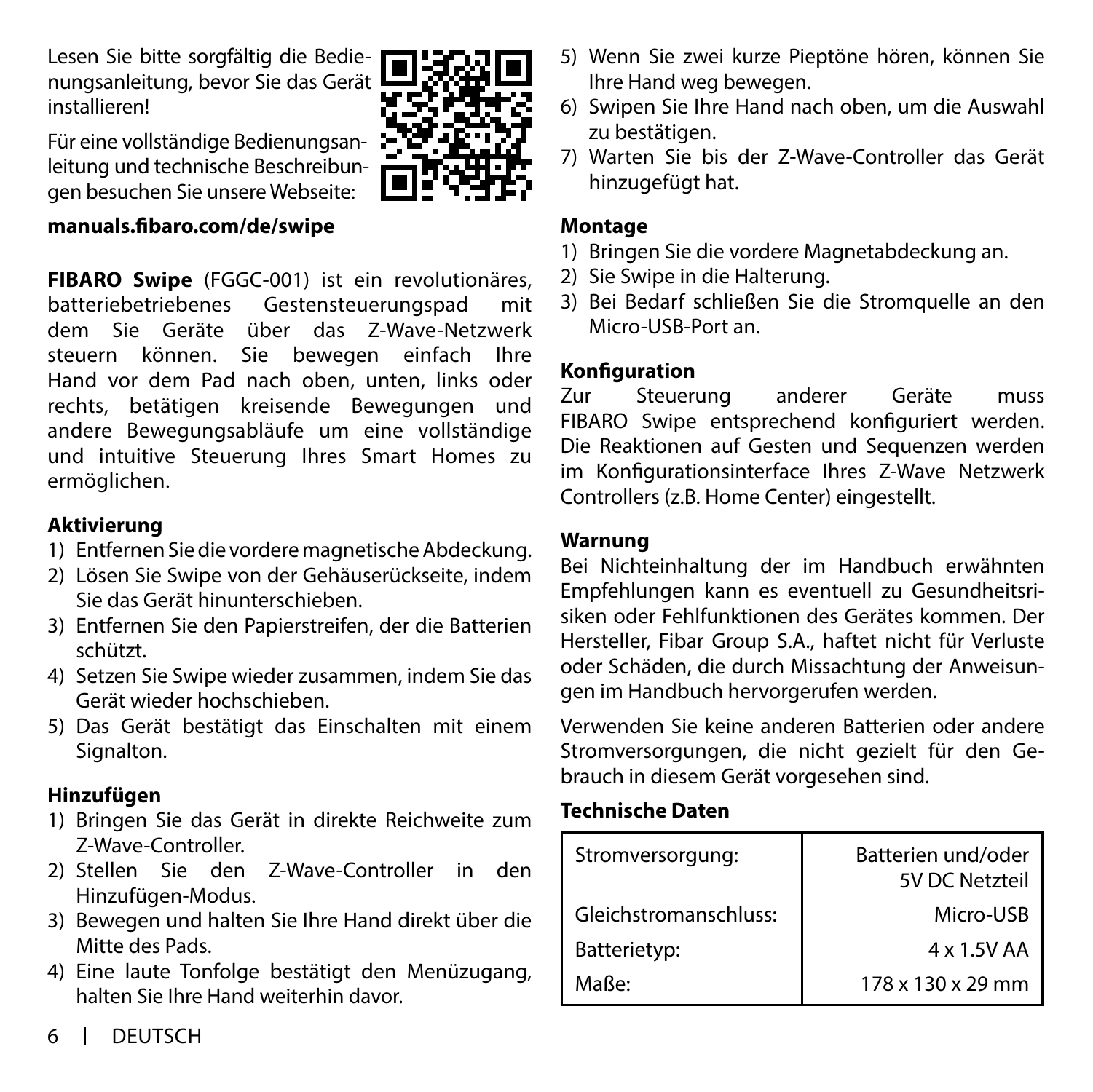<span id="page-6-0"></span>Lisez le manuel complet avant toute tentative d'installation de l'appareil !

Pour le manuel complet et les caractéristiques techniques, merci de visiter notre site internet :

#### **manuals.fibaro.com/fr/swipe**

**FIBARO Swipe** (FGGC-001) est un nouveau périphérique révolutionnaire fonctionnant sur piles, permettant de contrôler les appareils de votre réseau Z-wave. Glissez votre main vers le haut, le bas, à gauche, à droite, faites des gestes circulaires, et utilisez des combinaisons de mouvements pour contrôler de facon simple et intuitive votre maison connectée.

#### **Mise en fonctionnement**

- 1) Retirez le couvercle magnétique à l'avant.
- 2) Démontez le Swipe de l'arrière en le faisant glisser vers le bas.
- 3) Retirez la bande de papier protégeant les piles.
- 4) Replacez le Swipe sur sa face arrière en le faisant glisser vers le haut.
- 5) L'appareil confirme sa mise sous tension via un signal sonore.

#### **Inclusion**

- 1) Placez le périphérique à portée du réseau Z-Wave.
- 2) Passez votre contrôleur Z-Wave en mode inclusion.
- 3) Déplacez et maintenez votre main à proximité du centre du pad.
- 4) Un signal sonore fort signalera l'entrée dans le menu, maintenez votre main en position.
- 5) Après avoir entendu les deux bips courts, retirez votre main.
- 6) Glissez votre main au dessus du Swipe pour confirmer la sélection.
- 7) Attendez que votre contrôleur Z-Wave finisse l'inclusion.

## **Installation**

- 1) Placez le couvercle magnétique.
- 2) Glissez le Swipe dans son support.
- 3) Branchez l'alimentation au port micro-USB si nécessaire.

## **Configuration**

Le FIBARO Swipe nécessite d'être configuré pour pouvoir contrôler d'autres appareils. Réglez la réponse aux différents gestes et séquences dans l'interface de configuration de votre contrôleur Z-wave (p. ex. Home Center).

#### **Avertissements**

Le non respect des recommandations figurant dans le manuel complet peut entrainer un risque pour la santé ou un dysfonctionnement de l'appareil. Le fabricant, Fibar Group S.A., ne pourra être tenu pour responsable de toute perte ou dommage résultant du non respect des instructions du manuel.

Ne pas utiliser de piles ou alimentation autres que celles spécifiées.

## **Caractéristiques**

| Alimentation:                      | Piles et / ou<br>alimentation 5V DC |
|------------------------------------|-------------------------------------|
| d'alimen-<br>Connecteur<br>tation: | Micro-USB                           |
| Type de piles:                     | 4 x 1.5V AA                         |
| Dimensions:                        | 178 x 130 x 29 mm                   |



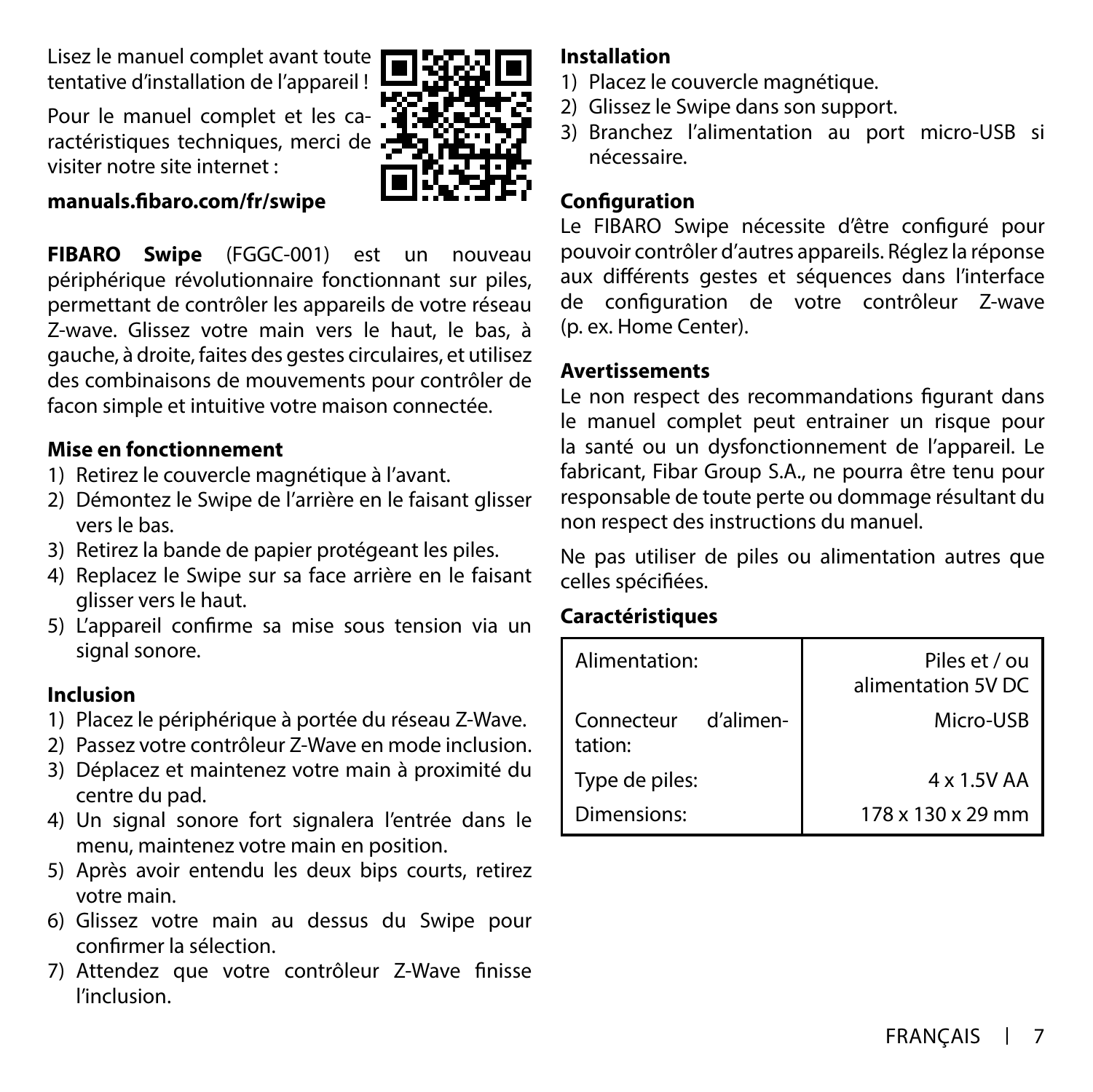<span id="page-7-0"></span>¡Lea el manual antes de intentar instalar el dispositivo!

Para obtener el manual completo **LE** de instrucciones y especificaciones técnicas, por favor visite nuestra web:



**FIBARO Swipe** (FGGC-001) es un revolucionario pad de control por gestos, alimentado mediante baterías, que le permite controlar dispositivos a través de una red Z-Wave. Deslice su manos hacía arriba, abajo, izquierda o derecha en frente del pad, haga gestos circulares y utilice secuencias de gestos para obtener un control total e intuitivo de su casa inteligente.

#### **Activación**

- 1) Retire la cubierta magnética frontal.
- 2) Desmonte el Swipe del soporte, deslizando el dispositivo hacia abajo.
- 3) Retire la tira de papel que protege las baterías.
- 4) Monte de nuevo el Swipe en el soporte, deslizando el dispositivo hacia arriba.
- 5) El dispositivo confirmará su activación mediante una señal acústica.

## **Inclusión**

- 1) Coloque el dispositivo dentro del alcance directo del controlador Z-Wave.
- 2) Establezca el controlador Z-Wave en modo inclusión.
- 3) Mueva y sostenga la mano cerca del centro del pad.
- 4) Una secuencia de sonido de alto volumen confirmará el acceso al menú, mantenga la mano en su posición.
- 5) Tras oír dos cortos pitidos, retire la mano.
- 8 ESPAÑOL



7) Espere a que el controlador Z-Wave agregue el dispositivo.

# **Ensamblaje**

- 1) Coloque la cubierta frontal magnética.
- 2) Ponga el Swipe en su soporte.
- 3) Conecte la fuente de alimentación en el puerto micro-USB si fuese necesario.

# **Configuración**

FIBARO Swipe requiere configuración para controlar otros dispositivos. Establezca respuestas a gestos y secuencias en el interfaz de configuración del controlador de su red Z-Wave (p.ej. Home Center).

## **Advertencias**

El incumplimiento de las recomendaciones incluidas en el manual completo puede causar un riego para la salud o el mal funcionamiento del dispositivo. El fabricante, Fibar Group S.A. no se hace responsable de cualquier pérdida o daño resultante de no seguir las instrucciones de los manuales.

No utilice baterías o fuentes de alimentación que no sean las especificadas.

# **Especificaciones**

| Alimentación:                        | Baterías y/o suministro<br>de 5V de CC |
|--------------------------------------|----------------------------------------|
| Conector de alimenta-<br>ción de CC: | Micro-USB                              |
| Tipo de batería:                     | 4 x 1.5V AA                            |
| Dimensiones:                         | 178 x 130 x 29 mm                      |

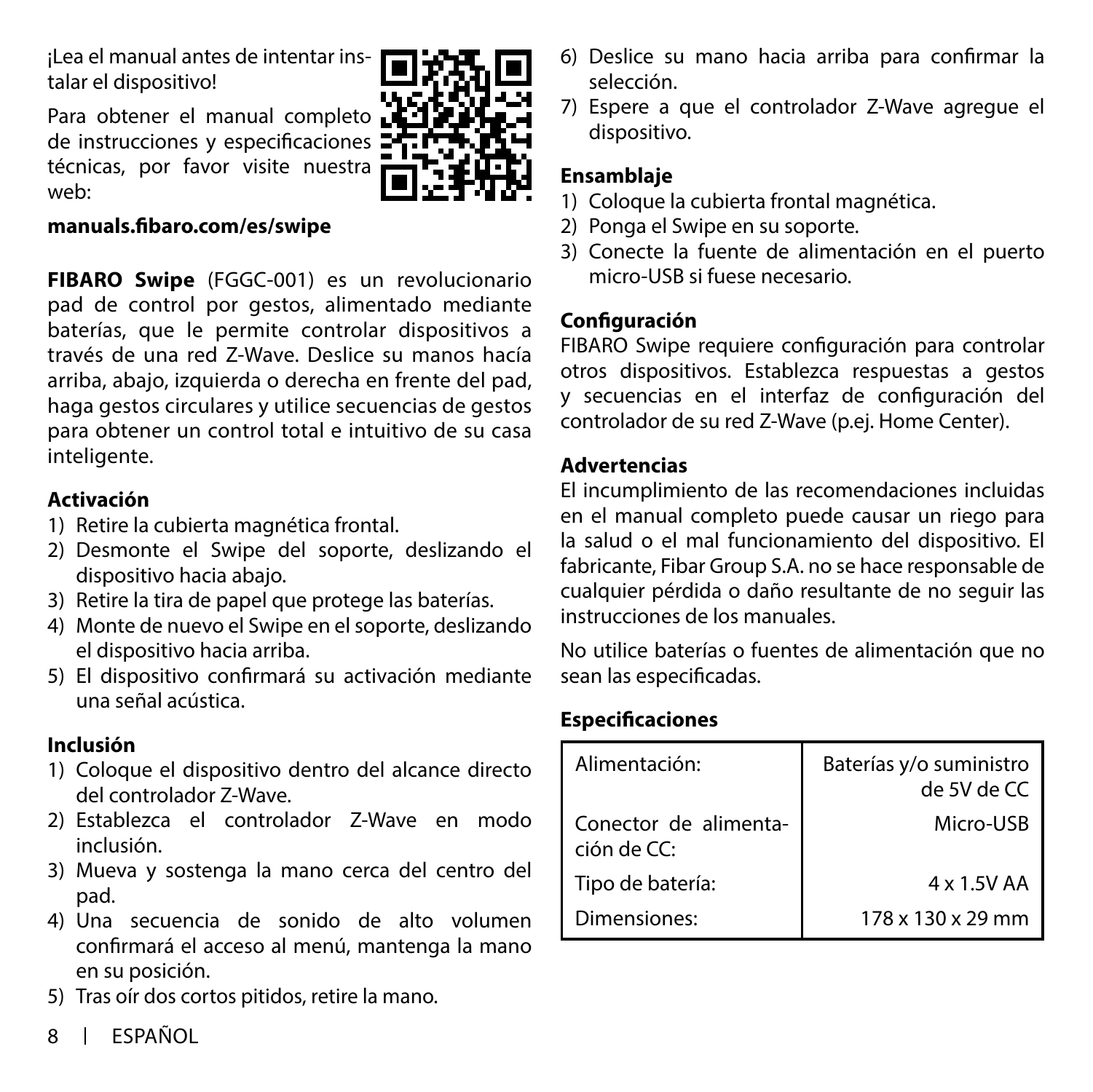<span id="page-8-0"></span>Leia o manual cuidadosamente antes de instalar o dispositivo!

Para obter o manual e especificações técnicas completas, por favor visite o nosso website em:

#### **manuals.fibaro.com/pt/swipe**

**FIBARO Swipe** (FGGC-001) é um dispositivo revolucionário para controlo por gestos de equipamentos Z-Wave, alimentado por baterias. Mova a mão para cima, baixo, esquerda ou direita em frente do dispositivo. Faça movimentos circulares e sequências de gestos para um controlo intuitivo da sua casa inteligente.

#### **Ativação**

- 1) Remova a cobertura frontal magnética.
- 2) Desmonte o Swipe da parte traseira, fazendo-o deslizar para baixo.
- 3) Remova a fita protetora das baterias.
- 4) Monte novamente o Swipe na parte traseira fazendo-o deslizar para cima.
- 5) O dispositivo irá confirmar a ativação com um sinal acústico.

## **Inclusão**

- 1) Posicione o dispositivo dentro do alcance do controlador Z-Wave.
- 2) Coloque o controlador no modo de inclusão.
- 3) Posicione a mão junto ao centro do dispositivo.
- 4) Uma audível sequência de sons confirmará o acesso ao menu, mantenha a mão posicionada da mesma forma.
- 5) Após a audição de dois sons curtos, retire a mão da posição
- 6) Mova a mão para cima de modo a confirmar a seleção.
- 7) Aguarde que o controlador Z-Wave termine a inclusão do dispositivo.

#### **Montagem**

- 1) Coloque a cobertura frontal magnética.
- 2) Monte o Swipe no suporte.
- 3) Conecte a alimentação na porta micro-USB se necessário.

# **Configuração**

O FIBARO Swipe requer configuração para controlar outros dispositivos. Defina a resposta a gestos e sequências no interface de configuração do controlador Z-Wave (p.ex. Home Center).

#### **Avisos**

A falta de uma correta verificação das instruções e recomendações do manual completo, poderá colocar em risco o funcionamento do dispositivo e até mesmo a sua integridade física. O fabricante, Fibar Group S.A., não se responsabiliza por qualquer perda ou dano resultante do incumprimento das instruções dos manuais.

Não use baterias ou fontes de alimentação diferentes das especificadas.

# **Especificações**

| Alimentação: | Baterias e/ou fonte de<br>alimentação 5V DC |
|--------------|---------------------------------------------|
| Conector DC: | Micro-USB                                   |
| Baterias:    | 4 x 1.5V AA                                 |
| Dimensões:   | 178 x 130 x 29 mm                           |



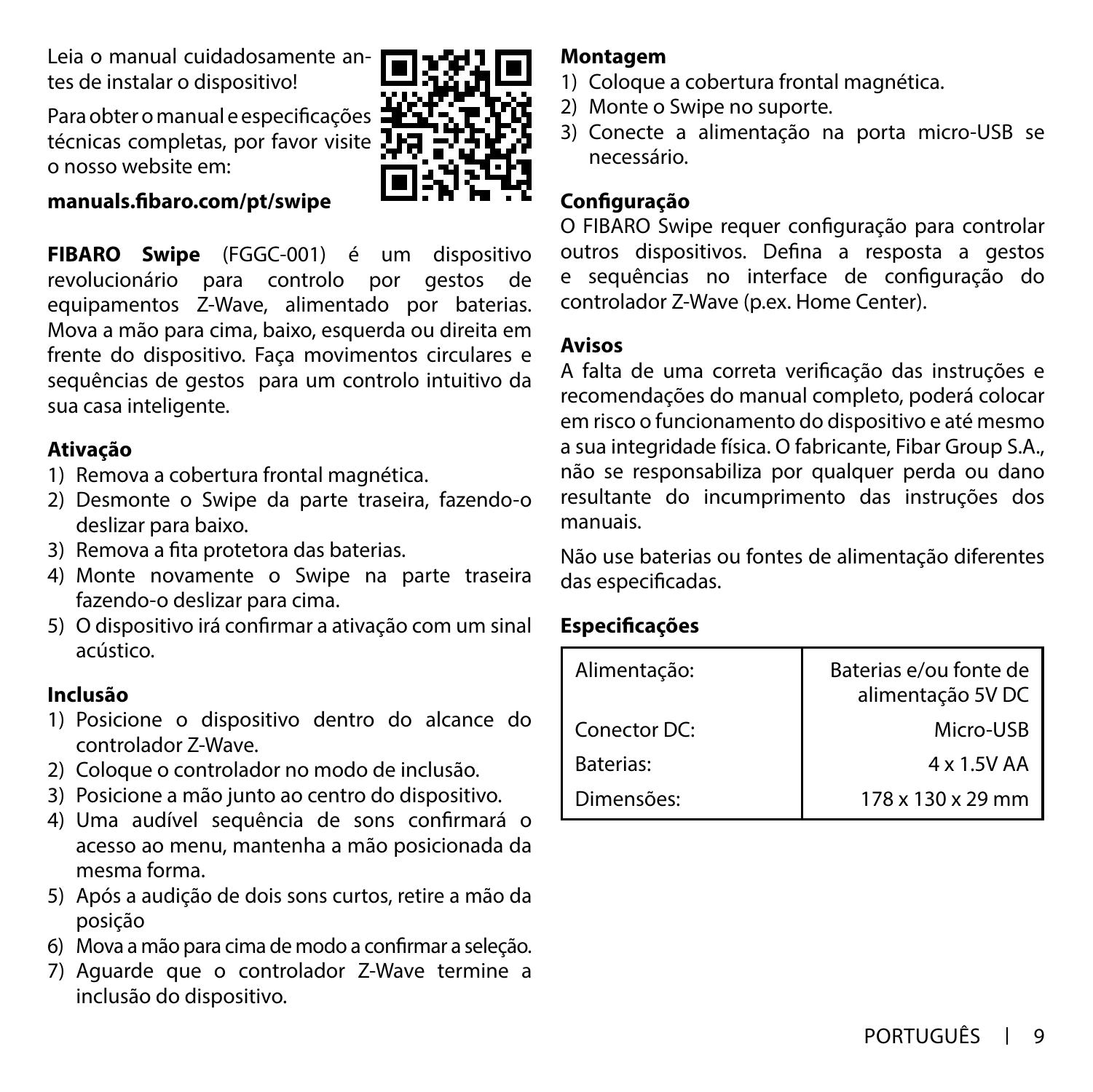<span id="page-9-0"></span>Leggi il manuale completo prima di iniziare ad installare la periferica!

Per il manuale e le istruzioni tecniche complete, per favore, visitate il nostro indirizzo web:

#### **manuals.fibaro.com/it/swipe**

**FIBARO Swipe** (FGGC-001) è rivoluzionario, e' un pad di controllo gestuale a batteria che permette di controllare i dispositivi attraverso la rete Z-Wave. Scorrere la mano in su, giù, a sinistra o a destra di fronte al pad, fate gesti circolari e utilizzate sequenze di gesti per ottenere il controllo completo e intuitivo della vostra casa intelligente.

#### **Attivazione**

- 1) Rimuovere la copertura magnetica anteriore.
- 2) Smontare il Swipe dalla parte posteriore facendo scorrere il dispositivo verso il basso.
- 3) Rimuovere la striscia di carta protettiva delle batterie.
- 4) Montare lo Swipe indietro nel telaio posteriore facendo scorrere il dispositivo su.
- 5) Il dispositivo confermerà l'accensione con un segnale acustico.

#### **Aggiunta**

- 1) Posizionare il dispositivo entro il raggio diretto del controller Z-Wave.
- 2) Impostare il controller Z-Wave in modalità 'add on'.
- 3) Spostare e tenere la mano in prossimità' del centro del pad.
- 4) Una forte sequenza di suono confermerà che siete entrati nel menu, poi tenere premuta la mano.
- 5) Dopo aver ascoltato due brevi segnali acustici, portare via la mano.
- 6) Scorrere la mano per confermare la selezione.
- 7) Attendere che il controller Z-Wave aggiunga il dispositivo.

## **Montaggio**

- 1) Riposizionare il coperchio magnetico anteriore.
- 2) Mettere lo Swipe nel relativo supporto.
- 3) Se necessario collegare la fonte di alimentazione nella porta Micro-USB.

#### **Configurazione**

Il FIBARO Swipe richiede una configurazione per controllare altri dispositivi. Impostare la risposta ai gesti e sequenze sull' interfaccia nel menu di configurazione del controller di rete Z-Wave (p.es. Home Center).

#### **Avvertenza**

La mancata osservanza delle raccomandazioni contenute nel manuale completo può causare rischi per la salute o per il malfunzionamento del dispositivo. Il produttore, Fibar Group SA non potrà essere ritenuto responsabile per eventuali perdite o danni derivanti dalla mancata osservazione delle istruzioni dei manuali.

Non utilizzare batterie o alimentazione diversamente specificate.

## **Specifiche tecniche**

| Alimentazione elettrica:          | Batterie e / o<br>alimentazione 5V DC |
|-----------------------------------|---------------------------------------|
| Connettore alimenta-<br>zione DC: | Micro-USB                             |
| Tipo batterie:                    | 4 x 1.5V AA                           |
| Dimensioni:                       | 178 x 130 x 29 mm                     |

10 ITALIANO

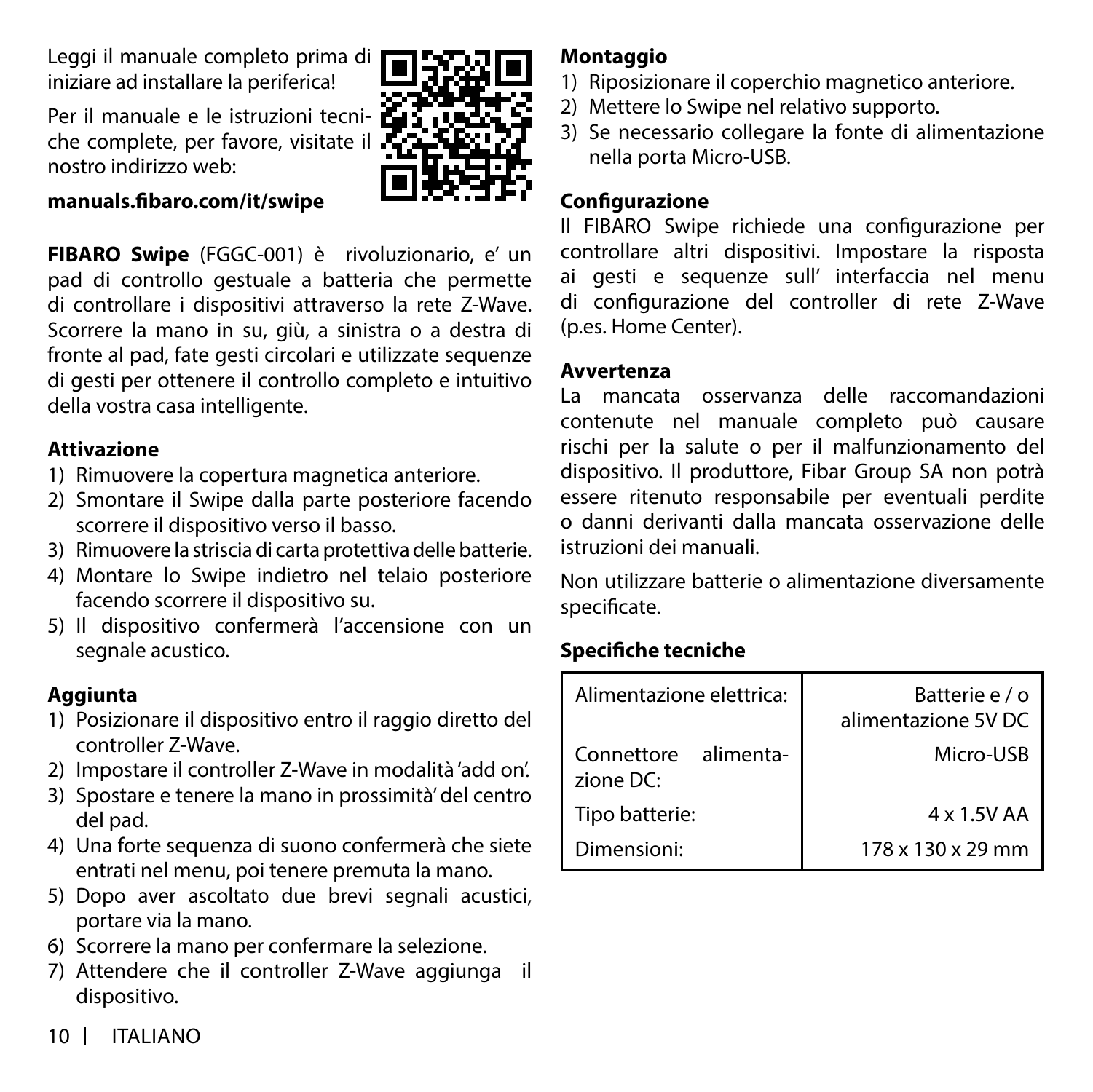<span id="page-10-0"></span>Lees de volledig handleiding voordat u het apparaat gaat installeren!

Voor de volledige gebruikershandleiding en technische specificaties bezoekt u onze website:

#### **manuals.fibaro.com/nl/swipe**

**FIBARO Swipe** (FGGC-001) is een revolutionair, draadloos controle paneel dat het mogelijk maakt om uw Z-wave apparaten of scenes te bedienen door middel van een handbeweging, op, neer, links of rechts voor het paneel of maak een draaibeweging om gemakkelijk totale controle te verkrijgen over de uw slimme woning.

#### **Activatie**

- 1) Verwijder de magnetische voorkant.
- 2) Maak de Swipe los van het achter paneel door deze naar beneden te schuiven.
- 3) Verwijder de papieren strip van de batterij.
- 4) Plaats de Swipe terug op het achter paneel door deze omhoog te schuiven.
- 5) Het apparaat zal de activering bevestigen d.m.v. een geluidssignaal.

## **Toevoegen**

- 1) Plaats het apparaat direct naast de Z-Wave controller.
- 2) Plaats de controller in de leer modus.
- 3) Beweeg uw hand voor het centrum van het paneel en houd daarna uw hand stil.
- 4) Een geluidssignaal bevestigd de menukeuze, houd uw hand stil.
- 5) Na 2 korte geluidssignalen haalt u uw hand weg.
- 6) Bevestig de keuze door een Swipe beweging met uw hand te maken voor de paneel.
- 7) Wacht tot de controller het apparaat toegevoegd heeft.

#### **Montage**

- 1) Plaats de magnetische voorkant terug.
- 2) Zet de Swipe op de meegeleverde houder.
- 3) Plaats een oplader in de micro-USB aansluiting indien gewenst.

# **Configuratie**

FIBARO Swipe moet geconfigureerd worden om andere apparaten of scenes te kunnen bedienen, configureer deze in de interface van de Z-wave controller (bijv. Home Center).

## **Waarschuwing**

Het niet van de instructies zoals aangegeven in de volledig handleiding kan leiden tot een gezondheidsrisico of defect aan het apparaat. De Fabrikant, Fibar Group S.A. kan niet verantwoordelijk gehouden worden voor enig verlies of beschadiging indien de instructies in de handleiding niet duidelijk worden opgevolgd.

Gebruik geen andere dan voorgeschreven voedingsbron.

# **Specificaties**

| Voedingsbron:           | Batterij en/of 5V<br>DC transformator |
|-------------------------|---------------------------------------|
| DC Voeding aansluiting: | Micro-USB                             |
| Batterij type:          | 4 x 1.5V AA                           |
| Afmetingen:             | 178 x 130 x 29 mm                     |



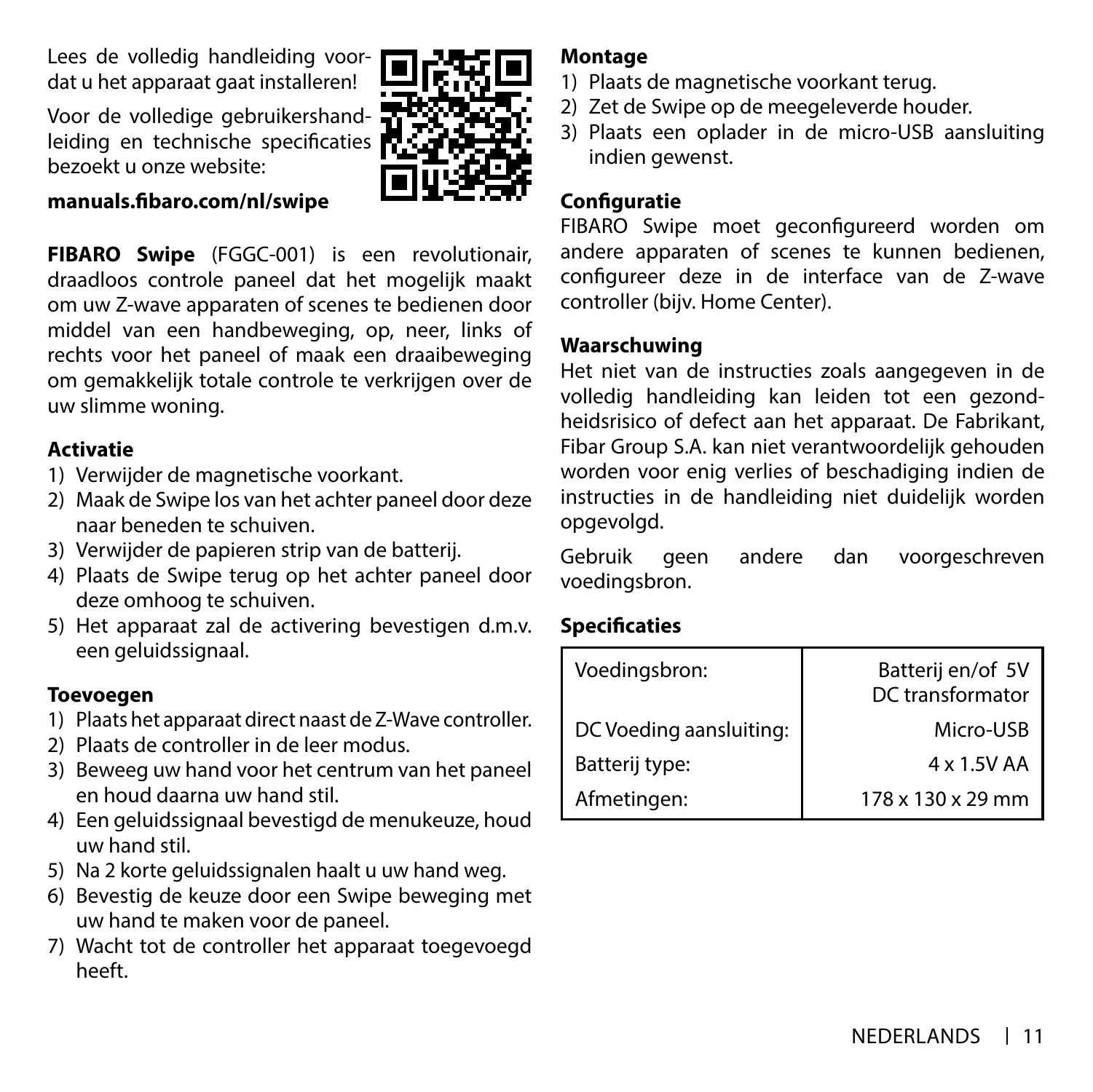<span id="page-11-0"></span>Les manualen før installasjon av enheten!

For full manual og tekniske spesifikasjoner vennligst besøk vår webside:

## **manuals.fibaro.com/no/swipe**

**FIBARO Swipe** (FGGC-001) er en revolusjonerende batteri drevet styreplate, som gjør det mulig å kontrollere enheter via Z-Wave nettverket. Beveg din hånd opp, ned, venstre eller høyre i front av platen. Gjør sirkulære bevegelser, bruk kombinasjoner av bevegelser for full intuitiv kontroll av ditt smart hus.

## **Aktivering**

- 1) Fiern det magnetiske dekselet i front.
- 2) Ta løs Swipe fra bakdekselet ved å slide enheten ned.
- 3) Fjern papir stripen som beskytter batteriene.
- 4) Plasser Swipe tilbake i bakdekselet ved å slide enheten opp.
- 5) Enheten vil bekrefte oppstart med et lydsignal.

## **Inkludering**

- 1) Plasser enheten innen direkte rekkevidde av Z-Wave kontrolleren.
- 2) Sett Z-Wave kontrolleren i inkluderingsmodus.
- 3) Beveg og hold din hånd nær midten av styreplaten.
- 4) Et høyt lydsignal vil bekrefte meny tilgang, hold hånden på samme sted.
- 5) Etter to korte pip, ta bort hånden.
- 6) Beveg din hånd opp for å bekrefte valg.
- 7) Vent til din Z-Wave kontroller legger til enheten.

# **Montering**

- 1) Plasser deg magnetiske front dekselet.
- 2) Plasser Swipe i holderen.
- 3) Plugg inn strømtilførselen i micro-USB porten hvis nødvendig.

# **Konfigurering**

FIBARO Swipe krever konfigurering for å kunne styre andre enheter. Sett opp respons på bevegelser og sekvenser i konfigurasjons siden på din Z-Wave kontroller (f.eks. Home Center).

# **Advarsel**

Ved å ikke følge anbefalinger inkludert i den fulle manualen, kan utgjøre en risiko for helse eller feil på enheten. Produsenten, Fibar Group S.A. vil ikke stå ansvarlig for tap eller skade som følge av at instruksjoner i manualen ikke er fulgt.

Ikke benytt batterier eller strømtilførsel annet enn hva som er spesifisert.

# **Spesifikasjoner**

| Strøm tilførsel:         | Batterier og/eller<br>5V DC strøm tilførsel |
|--------------------------|---------------------------------------------|
| DC tilførsel tilkobling: | Micro-USB                                   |
| Batteri type:            | 4 x 1.5V AA                                 |
| Dimensjoner:             | 178 x 130 x 29 mm                           |

12 NORSK

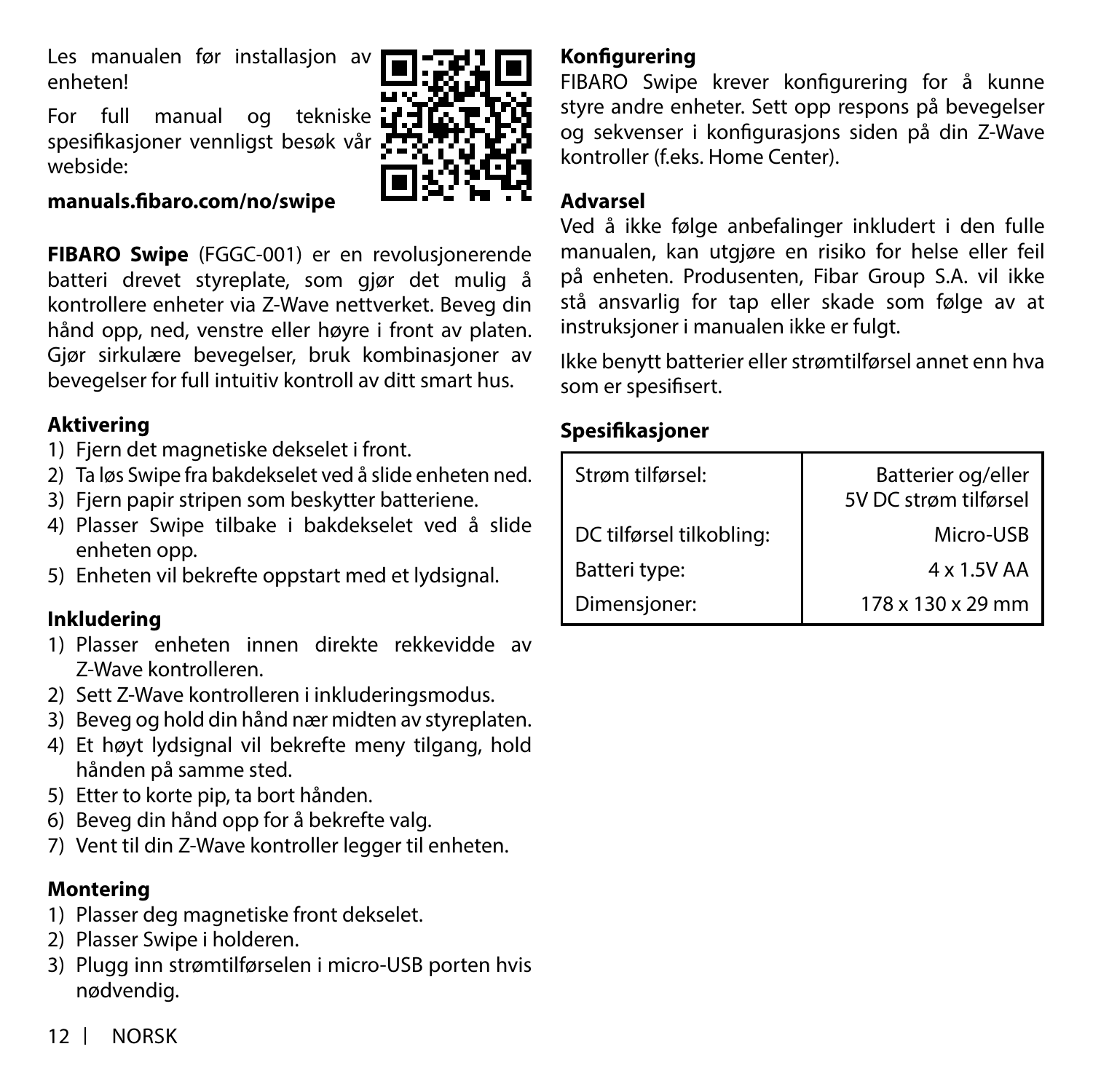<span id="page-12-0"></span>Läs hela bruksanvisningen innan du påbörjar installation av enheten!

För fullständig bruksanvisning och tekniska specifikationer besök vår hemsida:

#### **manuals.fibaro.com/se/swipe**

**FIBARO Swipe** (FGGC-001) är en revolutionerande, batteridriven gestkontroller som gör att du kan styra enheter genom Z-Wave-nätverket. Svep med handen uppåt, nedåt, vänster eller höger framför kontrollen, gör runda gester och använd sekvenser av gester för att få fullständig och intuitiv kontroll över ditt smarta hem.

## **Aktivering**

- 1) Ta bort det magnetiska locket i fronten.
- 2) Ta ur Swipe från bakstycket genom att skjuta enheten nedåt.
- 3) Ta bort pappersbiten som skyddar batterierna.
- 4) Återmontera Swipe till bakstycket genom att skjuta enheten uppåt.
- 5) Enheten kommer att bekräfta uppstart med en akustisk signal.

# **Inkludering**

- 1) Placera enheten i direktkontakt med Z-Wave controllern.
- 2) Ställ in Z-Wave controllern i inkluderingsläge.
- 3) Flytta och håll din hand nära centrum av plattan.
- 4) Hög ljudsekvens kommer att bekräfta att du är i menyläge, fortsätt att hålla din hand.
- 5) Efter att ha hört två korta signaler, ta bort din hand.
- 6) Dra handen upp för att bekräfta valet.
- 7) Vänta tills Z-Wave controllern har lagt till enheten.

## **Montering**

- 1) Montera den magnetiska delen på vald plats.
- 2) Fäst Swipe på hållaren.
- 3) Anslut strömmen via micro-USB porten om så önskas.

## **Konfiguration**

FIBARO Swipe måste konfigureras för att styra andra enheter. Ställ in reaktioner på gester och sekvenser i konfigurationsgränssnittet för din Z-Wave controller (t.ex. Home Center).

#### **OBS**

Monteras FIBARO Swipe inte enligt medföljande manual riskerar enheten att skadas eller gå sönder. Tillverkaren Fibar Group S.A. kan inte hållas ansvariga för skador till följd av felaktigt montage.

Använd endast batterier och strömadapter som tilltänkt.

## **Specifikationer**

| Strömförsörjning: | Batterier och/eller<br>5V DC strömkälla |
|-------------------|-----------------------------------------|
| DC-kontakt:       | Micro-USB                               |
| Batterityp:       | 4 x 1.5V AA                             |
| Storlek:          | 178 x 130 x 29 mm                       |



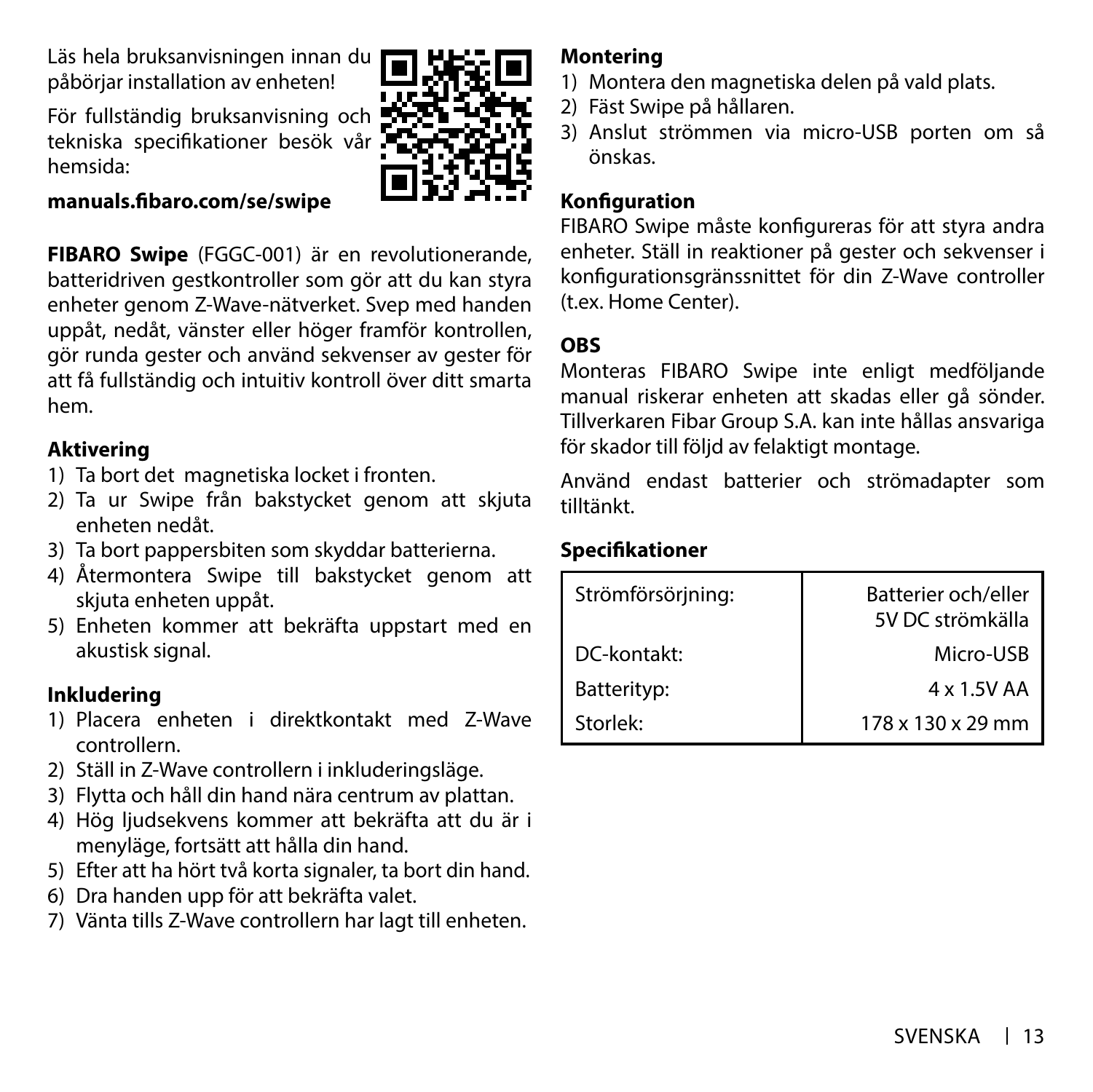<span id="page-13-0"></span>Полностью прочтите инструкцию перед установкой устройства!

Более полную инструкцию и технические спецификации можно найти на нашем веб-сайте:

#### **manuals.fibaro.com/ru/swipe**

**Жестовый контроллер сценариев** FGGC-001 (FIBARO

Swipe) это революционное устройство, питающееся от батареек, которое позволяет управлять Вашими устройствами в сети Z-Wave с помощью жестов. Проведите рукой вверх, вниз, влево или вправо перед экраном, рисуйте круги в воздухе и используйте сочетания движений для того, чтобы получить полный и интуитивный контроль Вашего умного дома.

#### **Начало работы**

- 1) Откиньте переднюю магнитную шторку.
- 2) Отделите Ваш Swipe от стойки.
- 3) Снимите бумажную защитную прокладку с батареек.
- 4) Поставьте Swipe обратно на стойку.
- 5) Устройство подтвердит своё включение звуковым сигналом.

#### **Включение в сеть**

- 1) Установите устройство в желаемом месте, доступном для связи с Z-Wave контроллером.
- 2) Установите Z-Wave контроллер в режим включения.
- 3) Подвиньте и держите Вашу руку на близком расстоянии к центру экрана устройства.
- 4) Прозвучит последовательность звуковых сигналов. Это подтверждение о входе в меню. Продолжайте держать руку в центре экрана.
- 5) После того, как устройства издаст два коротких звуковых сигнала, можно убирать руку.
- 6) Проведите рукой вверх перед экраном для подтверждения включения.

7) Подождите, пока Z-wave контроллер включит устройство.

# **Сборка**

- 1) Установите магнитную шторку на устройство.
- 2) Установите Swipe на стойке.
- 3) При надобности, вставьте источник питания в micro-USB порт.

## **Настройка**

FIBARO Swipe требует настройки для управления другими устройствами. Установите взаимодействие между устройствами и соответствующими жестами в конфигурационном интерфейсе Вашего Z-wave контроллера (напр. Home Center).

#### **Предупреждения**

Эксплуатация устройства в целях, не указанных в полной технической документации может повредить работоспособность устройства или вообще вывести его из строя. Производитель, Fibar Group S.A. не несёт ответственности за любые неисправности, вызванные неверной эксплуатацией устройства.

Не используйте источники питания, батареи, которые не предусмотрены документацией.

## **Спецификации**

| Источник питания: | Батарейки и/или 5V DC<br>источник питания |
|-------------------|-------------------------------------------|
|                   |                                           |
| Коннектор DC:     | Micro-USB                                 |
| Тип батарейки:    | 4 x 1.5V AA                               |
| Размеры:          | 178 x 130 x 29 MM                         |

14 РУССКИЙ

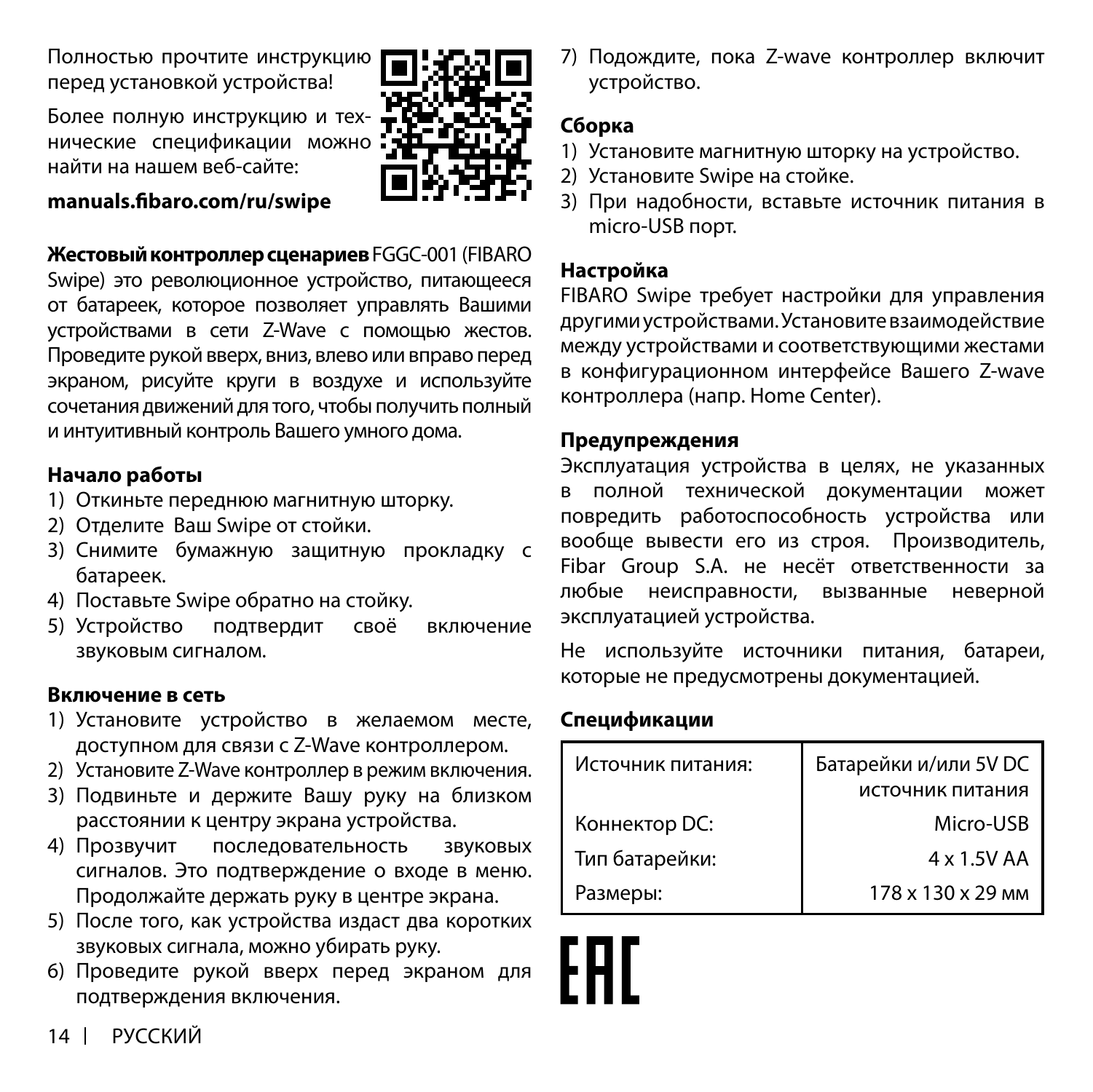<span id="page-14-0"></span>Prieš pradėdami naudotis prietaisu, perskaitykite instrukciją!

Norint rasti pilną informaciją, prašome apsilankyti FIBARO tinklalapyje:



#### **manuals.fibaro.com/lt/swipe**

**FIBARO Swipe** (FGGC-001) tai naujoviška, bateriju maitinama, gestais kontroliuojama lentelė, kuri leidžia valdyti kitus prietaisus Z-Wave tinkle. Norint atlikti veiksmą, perbraukite lentelę ranka i viršų, apačią, į kairę arba į dešinę ir aktyvuosis jūsų pasirinkta funkcija. Tokiu intuityviu būdu galėsite valdyti visa išmaniūjų namų sistemą.

## **Aktyvacija**

- 1) Nuimkite priekinį magnetinį dangtelį.
- 2) Atskirkite Swipe prietaisą nuo išorinio galinio dangtelio stumiant ji žemyn.
- 3) Nuimkite popieriaus juostelę, saugančią baterijas.
- 4) Idėkite Swipe prietaisa atgal į galinį dangtelį.
- 5) Swipe prietaisas bus ijungtas, kuomet išgirsite garsinį signalą.

# **Pridėjimas**

- 1) Padėkite prietaisą Z-Wave valdiklio ryšio diapazone.
- 2) Nustatykite Z-Wave valdiklį į prietaiso pridėjimo rėžimą.
- 3) Pridėkite ranką arti prietaiso jutiklio centro.
- 4) Nepatraukite rankos kol neišgirsite signalų sekos, kuri patvirtins jūsų prieiga prie meniu.
- 5) Po dviejų trumpų signalų, patraukite ranką.
- 6) Rankos judesiu aukštyn patvirtinkite pasirinkimą.
- 7) Laukite kol Z-wave valdiklis pridės prietaisą.

# **Surinkimas**

- 1) Uždėkite priekinį magnetinį dangtelį.
- 2) Idėkite Swipe į galinį dangtelį.
- 3) Esant reikalui, įjunkite į maitinimo šaltini naudojant micro-USB išėjimą.

## **Nustatymas**

Norint valdyti kitus prietaisus Z-Wave tinkle, nustatykite į kokius gestus ir sekas FIBARO Swipe reaguos (pvz., naudojant Home Center).

## **Įspėjimai**

Nesilaikant vartotojo vadovo rekomendacijų, gali kilti pavojus sveikatai arba prietaisas gali neiveikti. Gamintojas Fibar Group S.A. nėra atsakingas už bet kokius nuostolius ar žalą, atsiradusią nesilaikant vartotojo vadovo.

Naudokite tik nurodytas specifikacijoje baterijas ir kitus maitinimo šaltinius.

## **Techniniai duomenys**

| Maitinimo šaltinis: | Baterijos ir/arba 5V DC<br>maitinimo šaltinis |
|---------------------|-----------------------------------------------|
| Maitinimo jungtis:  | Micro-USB                                     |
| Baterijos tipas:    | 4 x 1.5V AA                                   |
| Išmatavimai:        | 178 x 130 x 29 mm                             |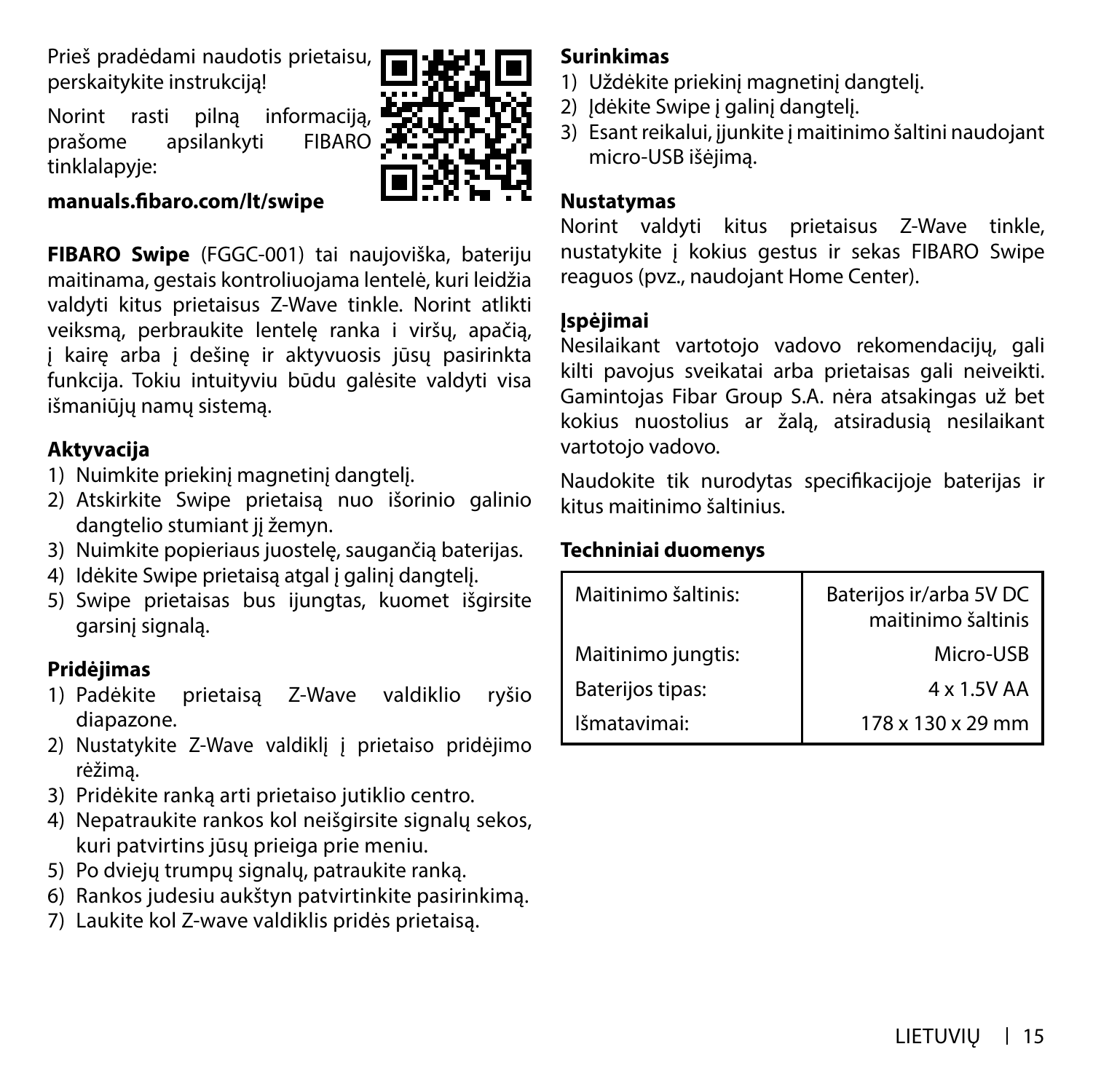<span id="page-15-0"></span>Pirms ierīces uzstādīšanas ir jāizlasa visa rokasgrāmata!

Pilnu lietošanas rokasgrāmatu un tehniskās specifikācijas varat iegūt mūsu tīmekļa vietnē:



#### **manuals.fibaro.com/lv/swipe**

**FIBARO Swipe** (FGGC-001) ir principiāli jauns, ar baterijām darbināms žestu vadības panelis, ar ko var pārvaldīt ierīces Z-Wave tīklā. Pretī panelim paceliet roku uz augšu vai nolaidiet uz leju, pamājiet pa kreisi vai pa labi, velciet apli pa kreisi vai pa labi vai izmantojiet žestu kombinācijas, lai pilnvērtīgi un intuitīvi pārvaldītu savu viedo māju.

## **Aktivizēšana**

- 1) Nonemiet priekšējo magnētisko vāciņu.
- 2) Pavirziet Swipe lejup, lai izņemtu no ietvara.
- 3) Nonemiet papīra sloksnīti, kas aizsargā baterijas.
- 4) Ievietojiet Swipe ietvarā, virzot ierīci uz augšu.
- 5) Tiks atskaņots signāls, apliecinot, ka ierīce ir ieslēgta.

## **Pievienošana**

- 1) Novietojiet ierīci tiešā Z-Wave kontrollera darbības rādiusā.
- 2) Iestatiet Z-Wave kontrollerī pievienošanas režīmu.
- 3) Pietuviniet roku panelim un apturiet to tieši pretī panela centram.
- 4) Tiks atskaņoti vairāki skali signāli, apstiprinot izvēlnes atvēršanu. Nekustiniet roku.
- 5) Kad ir atskanējuši divi īsi signāli, nolaidiet roku.
- 6) Paceliet roku, lai apstiprinātu atlasi.
- 7) Pagaidiet, kamēr Z-Wave kontrolleris pievieno ierīci.

## **Montāža**

- 1) Uzlieciet priekšējo magnētisko vāciņu.
- 2) Ievietojiet Swipe turētājā.
- 3) Ja nepieciešams, izmantojiet micro-USB pieslēgvietu, lai izveidotu savienojumu ar strāvas avotu.

## **Konfigurēšana**

Lai, izmantojot paneli FIBARO Swipe, varētu vadīt citas ierīces, tas ir jākonfigurē. Z-Wave tīkla kontrollera (piem. Home Center) konfigurācijas interfeisā iestatiet žestu vadību, kā arī žestu kombinācijas.

## **Brīdinājumi**

Ja pilnajā rokasgrāmatā minētie ieteikumi netiek ievēroti, var rasties veselības apdraudējuma vai ierīces sabojāšanas risks. Ražotājs Fibar Group S.A. nav atbildīgs par zaudējumiem un bojājumiem, kas radušies rokasgrāmatā ietverto norādījumu neizpildīšanas dēļ.

Izmantojiet tikai norādītā veida baterijas un strāvas avotus.

# **Specifikācijas**

| Elektroenerģijas avots:                        | Baterijas un/vai<br>5 V līdzstrāvas avots |
|------------------------------------------------|-------------------------------------------|
| Savienotājs līdzstrāvas<br>avota izmantošanai: | Micro-USB                                 |
| Bateriju veids:                                | 4 x 1.5V AA                               |
| Izmēri <sup>.</sup>                            | 178 x 130 x 29 mm                         |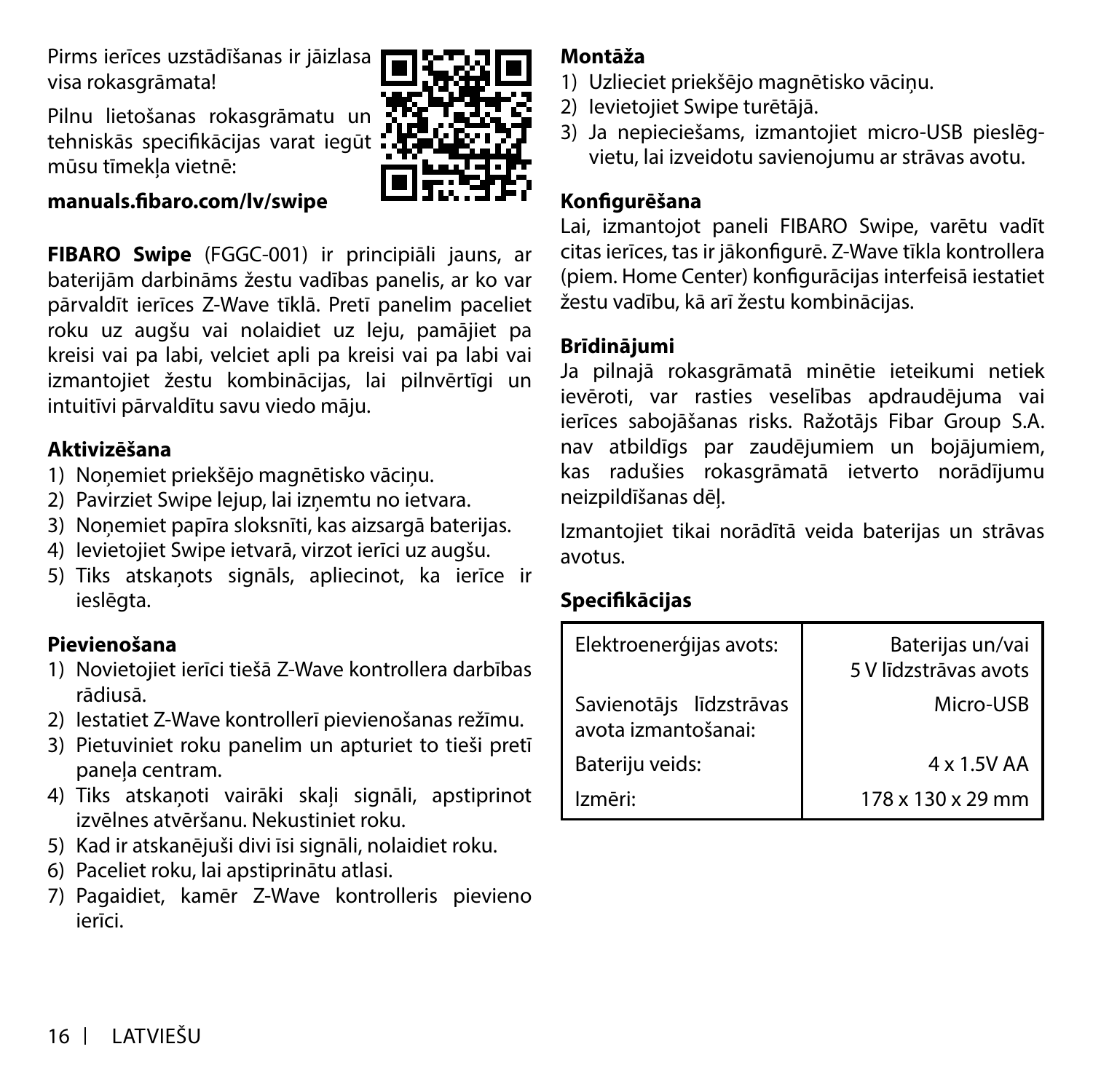<span id="page-16-0"></span>Lugege terve kasutusjuhend läbi enne kui paigaldate seadme!

Täieliku kasutusjuhendi ja tehnilise spetsifikatsiooni nägemiseks külastage veebilehte:

#### **manuals.fibaro.com/et/swipe**

**FIBARO Swipe** (FGGC-001) on revolutsiooniline patareitoitel olev käeliigutust tajuv paneel, mis lubab Teil kontrollida erinevaid Z-Wave seadmeid. Liigutage kätt üles, alla, vasakule või paremale, tehke ringjaid liigutusi või kasutage järjestikuseid liigutusi et juhtida oma nutikodu.

#### **Aktiveerimine**

- 1) Eemaldage esimene magnetkaan.
- 2) Libistage Swipe korpusest välja allapoole lükates.
- 3) Eemaldage paberist blokaator patareide vahelt.
- 4) Asetage Swipe tagasi korpusesse lükates seda üles.
- 5) Seade annab helisignaaliga kinnituse kui on saanud toiteühenduse.

#### **Lisamine**

- 1) Paigaldage seade Z-Wave keskseadme vahetusse lähedusse.
- 2) Seadke Z-Wave keskseade uue seadme lisamise rezhiimi.
- 3) Liigutage oma käsi paneeli keskele ja hoidke seda seal.
- 4) Helisignaal annab kinnituse menüüsse sisenemiseks. Hoidke kätt endiselt paneeli keskel.
- 5) Peale kahe lühikese piiksu kuulmist eemaldage käsi paneeli juurest.
- 6) Libistage käsi paneeli eest mööda, et kinnitada menüü valik.
- 7) Oodake kuni seade on lisatud Z-Wave võrku.

# **Paigaldamine**

- 1) Paigaldage esimene magnetkorpus.
- 2) Asetage Swipe hoidikusse.<br>3) Ühendage vajadusel
- 3) Ühendage vajadusel micro-USB kaabliga toiteallikas.

## **Konfigureerimine**

FIBARO Swipe vajab teiste seadmete juhtimiseks konfigureerimist. Seadistage anduri tundlikkus, käeliigutuste viisid ja järjestikus Z-Wave keskseadme (nt Home Center) kasutajaliideses vastavalt soovile.

#### **Hoiatused**

Põhjalikus kasutusjuhendis välja toodud soovituste eiramine võib põhjustada ohtu teie tervisele või seadmele endale. Tootja, Fibar Group S.A. ei vastuta kahjustuse või rikke eest mis on põhjustatud seadme valest kasutamisest.

Ärge kasutage teisi patareisid kui on ette nähtud.

## **Spetsifikatsioonid**

| Toitevõimalus:    | Patareid ja/või<br>5V DC toiteallikas |
|-------------------|---------------------------------------|
| DC toite ühendus: | Micro-USB                             |
| Patarei tüüp:     | 4 x 1.5V AA                           |
| Mõõdud:           | 178 x 130 x 29 mm                     |

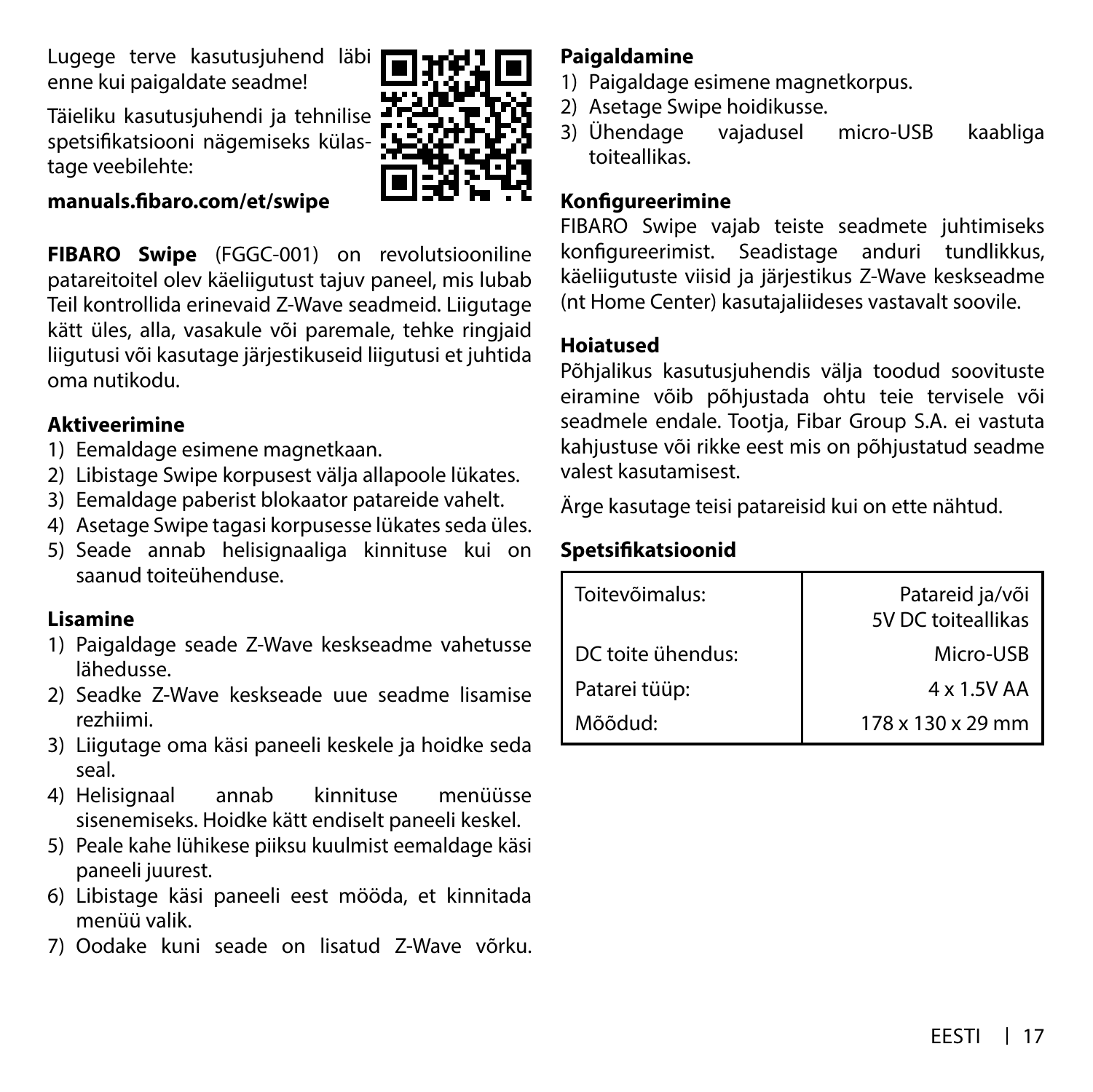<span id="page-17-0"></span>Než se pustíte do instalace, tak si nejprve přečtěte návod!

Kompletní návod a technické specifikace naleznete na našem . webu:

## **manuals.fibaro.com/cz/swipe**

**FIBARO Swipe** (FGGC-001) je revoluční, baterií napájený ovladač, který komunikuje skrze Z-Wave síť. Přejeďte svou rukou nahoru, dolů, doleva či doprava či udělejte kruh před ovladačem Swipe a můžete tak ovládat svůj chytrý domov. Swipe také podporuje sekvence gest.

#### **Aktivace**

- 1) Odstraňte magnetický přední kryt.
- 2) Sundejte Swipe ze zadního krytu pomocí posunutí dolů.
- 3) Odstraňte papír chránící baterie.
- 4) Namontujte Swipe zpátky do krytu pomocí posunu nahoru.
- 5) Zařízení potvrdí zapnutí zvukovým signálem.

#### **Přidání**

- 1) Umístěte zařízení v přímém dosahu Z-Wave řídící jednotky.
- 2) Nastavte řídící jednotku do učícího režimu.
- 3) Pohněte rukou před Swipe a držte ji zhruba uprostřed.
- 4) Hlasitý zvuk vám potvrdí vstup do menu, stále držte ruku.
- 5) Poté, co uslyšíte dvě krátká pípnutí, tak dejte ruku pryč.
- 6) Pohněte rukou nahoru, tím potvrdíte výběr.
- 7) Počkejte, než řídící jednotka přidá zařízení.

## **Složení**

- 1) Vraťte na místo přední magnetický kryt.
- 2) Dejte Swipe zpět do držáku.
- 3) Pokud je to potřeba, zapněte napájení pomocí micro-LISB.

## **Nastavení**

FIBARO Swipe vyžaduje nastavení, aby mohl ovládat jiná zařízení. Nastavte reakce na gesta a jejich sekvence v rozhraní vaší řídící jednotky (např. Home Center).

#### **Varování**

Pokud nedodržíte postupy dle kompletního návodu, může to vést ke škodám na zdraví, či poškodit přístroj. Výrobce, Fibar Group S.A. není zodpovědný za jakoukoli ztrátu nebo poškození vzniklé neuposlechnutím návodu.

Nepoužívejte jiné baterie nebo napájecí zdroj než je určen návodem.

## **Specifikace**

| Napájení:          | Baterie a/nebo<br>5 V ss zdroj |
|--------------------|--------------------------------|
| Napájecí konektor: | Micro-USB                      |
| Typ baterie:       | 4 x 1.5V AA                    |
| Rozměry:           | 178 x 130 x 29 mm              |

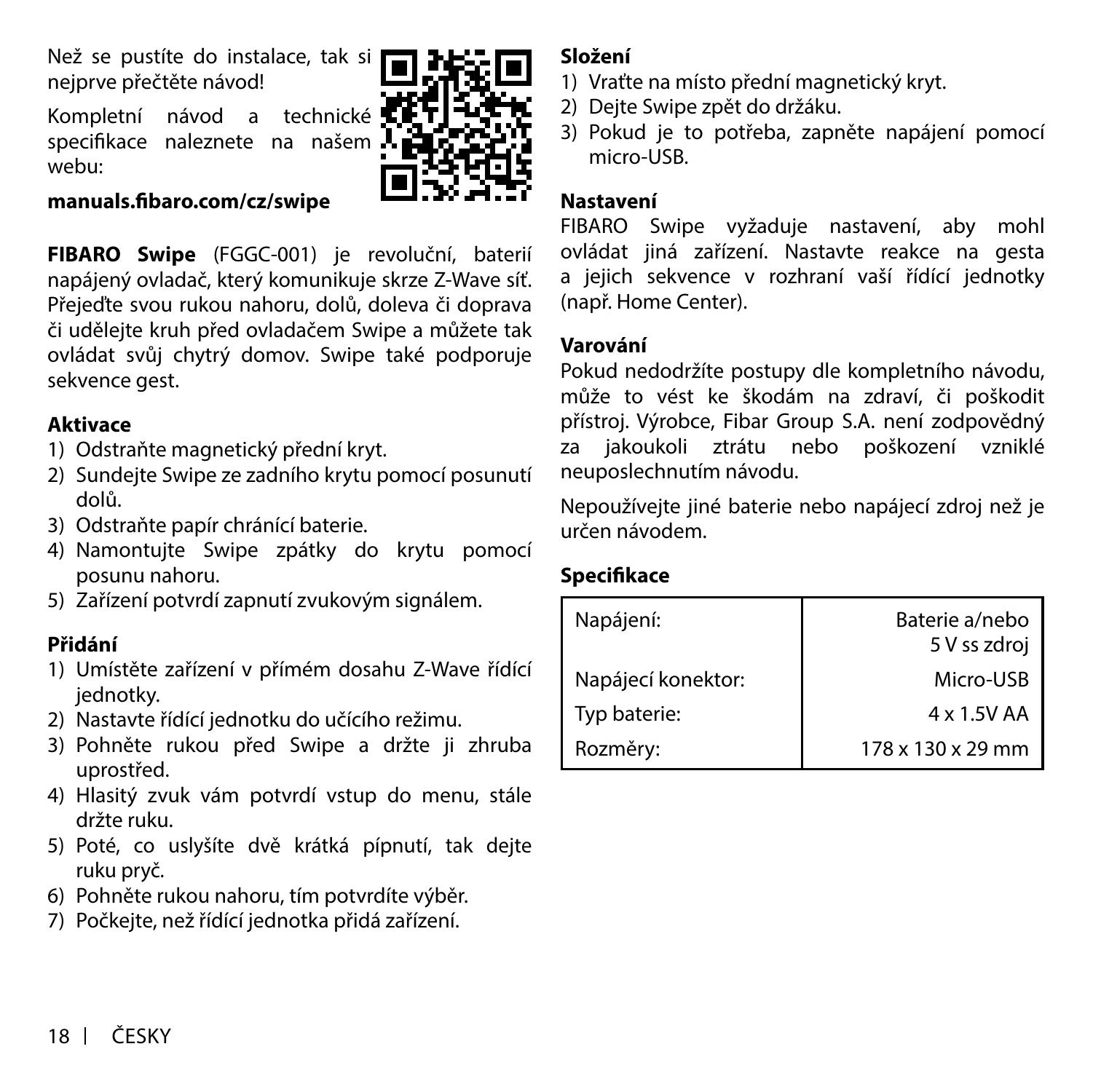<span id="page-18-0"></span>Olvassa végig az útmutatót mielőtt telepítené az eszközt!

A részletes felhasználói útmutatót és a technikai specifikációt megtalália weboldalunkon, az alábbi linken:



#### **manuals.fibaro.com/hu/swipe**

**FIBARO Swipe** (FGGC-001) egy forradalmian új, elemes, "mozdulat" által vezérelt kontroll pad, amely a Z-Wave hálózaton lévő eszközök vezérlésére szolgál. Húzza a kezét fel, le, jobbra vagy balra a kontroll pad előtt, végezzen körkörös mozdulatokat, vagy használjon különböző mozdulat sorokat, hogy intelligens otthonát intuitív módon vezérelje.

#### **Beüzemelés**

- 1) Távolítsa el a mágneses előlapot.
- 2) A Swipe felületet lefelé csúsztatva vegye le a hátlapról.
- 3) Távolítsa el a biztonsági papírcsíkot az elemektől.
- 4) A Swipe felületet felfelé csúsztatva helyezze vissza a hátlapra.
- 5) Az eszköz a bekapcsolást hangjelzéssel fogja ielezni.

## **Hozzáadása a rendszerhez**

- 1) Helyezze el az eszközt a Z-Wave vezérlő hatósugarába.
- 2) Állítsa a Z-Wave vezérlőt tanuló módba.
- 3) Helyezze a kezét közel a pad közepe elé.
- 4) Hangjelzés jelzi, hogy belépett a menübe. Tartsa ott a kezét!
- 5) Utána két rövid sípolást fog hallani, majd vegye el a kezét.
- 6) Húzza a kezét felfelé a pad előtt a kiválasztás megerősítéséhez.
- 7) Várjon amíg a Z-Wave vezérlő hozzáadja az eszközt.

# **Összeszerelés**

- 1) Helyezze vissza a mágneses előlapot.
- 2) Helyezze az eszközt a tartóba.
- 3) Csatlakoztassa az áramforrást a micro-USB portba, amennyiben külső áramforrásól szeretné használni az eszközt.

#### **Konfiguráció**

A FIBARO Swipe külön konfigurációt igényel más eszközök vezérléséhez. Állítsa be a mozdulatokat és a mozdulat sorokat a Z-Wave vezérlő (pl. Home Center) konfigurációs felületén.

## **Figyelmeztetések**

Ajánlott a felhasználói útmutató elolvasása, ami az egészségügyi kockázatokat, valamint az eszköz hibaüzeneteinek leírását tartalmazza. A gyártó, Fibar Group SA nem vállal felelősséget olyan kárárokért, melyek a felhasználói kézikönyv utasításainak figyelmen kívül hagyásából származnak.

Kizárólag a használati útmutatóban megadott típusú elemeket vagy tápegység használjunk.

## **Specifikáció**

| Tápellátás:                               | Elem és/vagy<br>5V DC tápegység |
|-------------------------------------------|---------------------------------|
| DC tápegység csatla-<br>kozó <sup>.</sup> | Micro-USB                       |
| Elem típusa:                              | 4 x 1.5V AA                     |
| Méretek <sup>.</sup>                      | 178 x 130 x 29 mm               |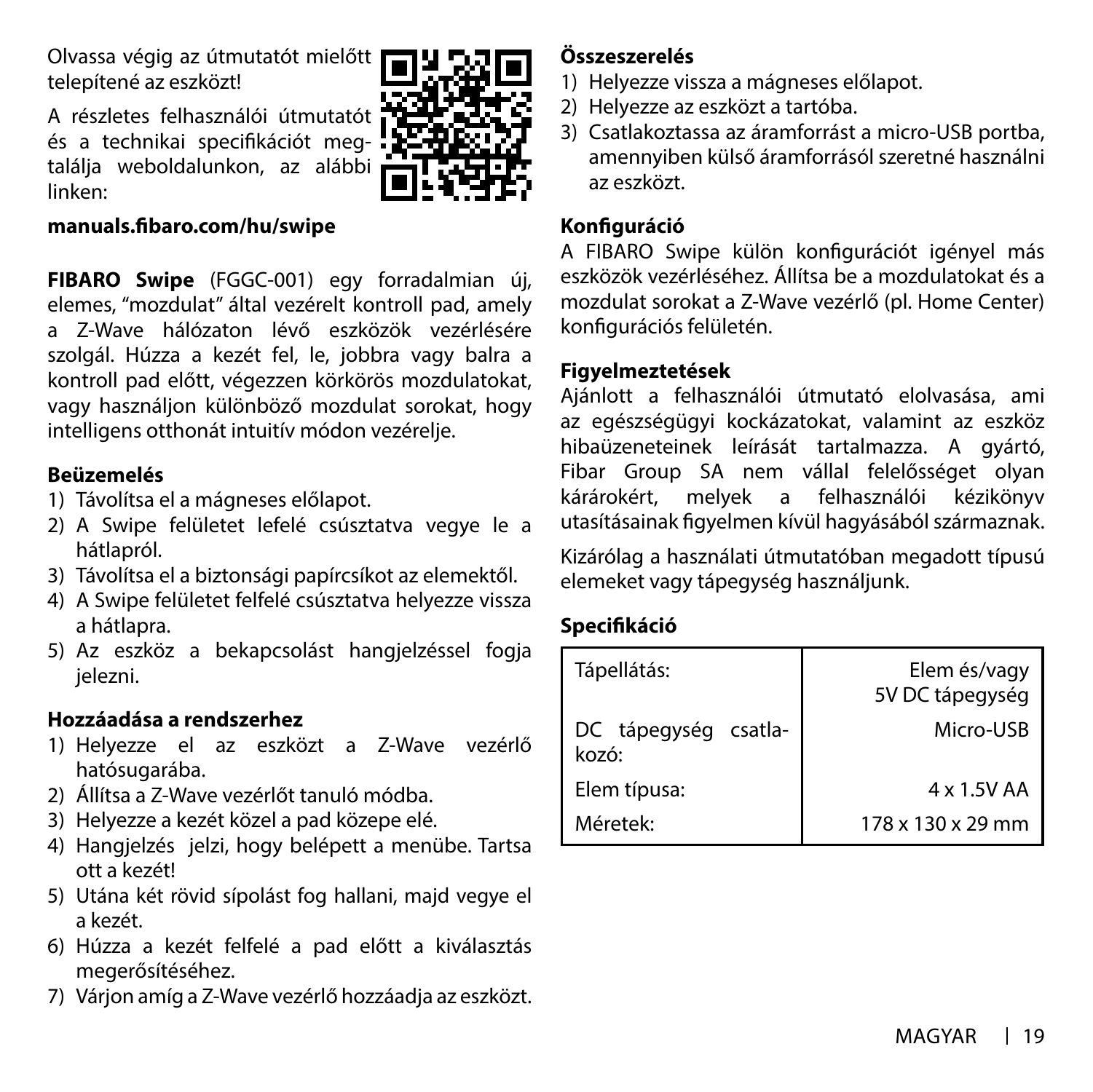<span id="page-19-0"></span>Cititi manualul înainte de a încerca să instalați dispozițivul!

Pentru manualul complet de instructiuni si specificatii tehnica va rog sa vizitati site-ul:

#### **manuals.fibaro.com/ro/swipe**

**FIBARO Swipe** (FGGC-001) este un produs revolutionar gen tableta, alimentat prin acumulator, care permite controlul prin gesturi ale dispozitivelor din reteaua Z-Wave. Prin miscarea mainii sus, jos, stanga sau dreapta in fata tabletei, realizarea de gesturi circulare si utilizarea unei secvente de gesturi pentru a realiza intr-un mod complet si intuitiv controlul casei inteligente.

## **Activare**

- 1) Desfaceti protectia magnetica existenta la suprafata tabletei.
- 2) Desfaceti dispozitivul Swipe de pe carcasa din spate prin alunecarea lui spre jos.
- 3) Scoateti hartia de protectie a bateriei.
- 4) Montati dispozitivul Swipe inapoi in carcasa prin alunecarea lui spre sus.
- 5) Dispozitivul va confirma pornirea printr-un semnal acustic.

## **Adaugare**

- 1) Plasati dispozitivul in imediata apropiere a controllerului Z-wave.
- 2) Setati controllerul Z-wave in modul adaugare.
- 3) Mutati si tineti mana aproape de centrul dispozitivului Swipe.
- 4) Un sunet prelungit va confirma intrarea in meniu, continuati sa tineti mana aproape de centrul dispozitivului.
- 5) Dupa ce veti auzi doua bip-uri scurte, puteti indeparta mana.
- 6) Miscati mana din partea inferioara a Swipe spre partea superioara pentru a confirma selectia.
- 7) Asteptati adaugarea dispozitivului Swipe de catre controller.

## **Asamblarea**

- 1) Plasati protectia magnetica.
- 2) Puneti Swipe in suportul lui.
- 3) Puneti sursa de alimentare in portul miicro-USB daca este necesar.

## **Configurarea**

FIBARO Swipe necesita configurarea pentru a controla alte dispozitive. Setati raspunsurile la gesturile si secventele Swipe in interfta ce configurare a controllerului Z-wave (ex. Home Center).

#### **Atentionari**

Ignorarea recomandarilor incluse in manualul complet poate avea implicatii la adresa sanatatii utilizatorului sau stricarea dispozitivului. Producatorul, Fibar Group S.A. nu va fi facut responsabil pentru orice pierdere rezultata din nerespectarea intructiunilor existente in manuale.

Nu utilizati baterii sau surse de alimentare altele decat cele specificate.

# **Specificatii**

| Alimentare:                        | Baterii si/sau sursa de<br>alimentarre 5V<br>curent continuu |
|------------------------------------|--------------------------------------------------------------|
| Conector sursa curent<br>continuu: | Micro-USB                                                    |
| Tip de baterii:                    | 4 x 1.5V AA                                                  |
| Dimensiuni:                        | 178 x 130 x 29 mm                                            |

20 ROMÂNA

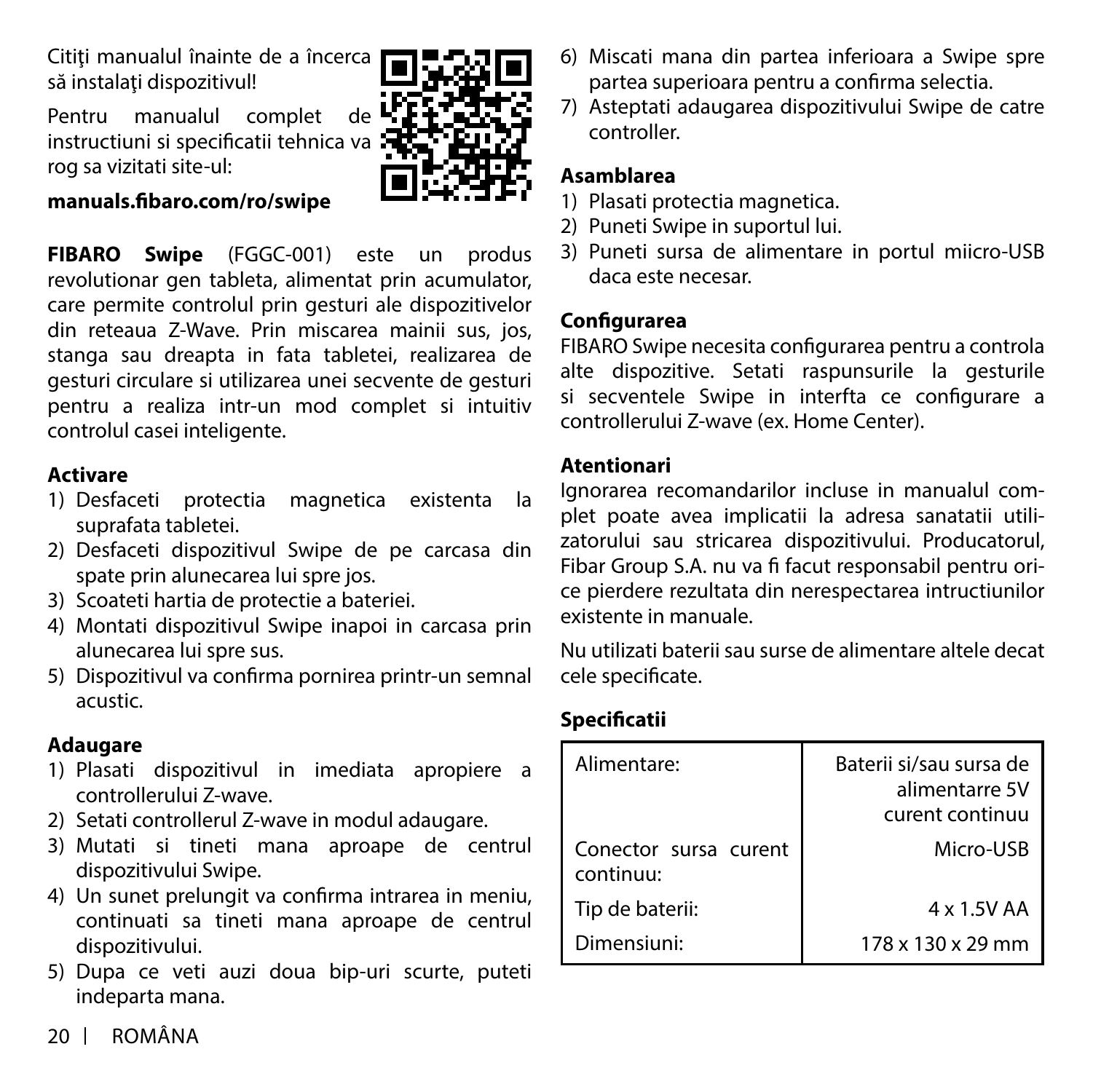<span id="page-20-0"></span>Cihazı kurmaya başlamadan önce kullanım kılavuzunu okuyunuz!

Kapsamlı kullanım kılavuzu ve teknik detavları görmek için web sitemizi ziyaret edebilirsiniz:

#### **manuals.fibaro.com/tr/swipe**

**FIBARO Swipe** (FGGC-001) çığır açan, pille çalışan ve Z-Wave ağındaki cihazları el hareketleriyle yönetmenizi sağlayan bir kontrol arayüzüdür. Elinizi cihazın önünde; yukarıya, aşağıya, sağa, sola hareket ettirerek ve dairesel hareketler yaparak veya bir dizi hareketi sırayla yaparak evinizin tam anlamıyla ve kolayca kontrol edin.

#### **Etkinleştirme**

- 1) Cihazın önündeki manyetik kapağı kaldırın.
- 2) Cihazı aşağı kaydırarak, Swipe'ı arka kasasından ayırın.
- 3) Pil yatağındaki kağıt koruma bandını yerinden çıkartın.
- 4) Cihazı kaydırarak, Swipe'ı arka kasasına tekrar takın.
- 5) Cihaz, enerji bağlantısının sağlandığını sesli olarak bildirecektir.

## **Ekleme**

- 1) Cihazı, Z-Wave kontrolörünüzün yakınına konumlandırın.
- 2) Z-Wave kontrolörünüzü ekleme moduna getirin.
- 3) Elinizi cihazın ön tarafında ortasına yaklaştırın.
- 4) Cihaz menü moduna girdiğini yüksek bir ses ile bildirecektir, elinizi tutmaya devam edin.
- 5) İki kısa bip sesi duyunca elinizi geri çekin.
- 6) Elinizi yukarı kaydırarak seçimi onaylayın.
- 7) Z-Wave kontrolörünüzün cihazı eklemesini bekleyin.

#### **Montaj**

- 1) Manyetik korumayı yerine yerleştirin.
- 2) Swipe'ı tutucusuna yerleştirin.
- 3) İstendiğinde, cihaz micro-USB bağlantısı ile enerjilendirilebilir.

#### **Yapılandırma**

FIBARO Swipe, diğer Z-Wave cihazları kontrol edebilmek için ilave yapılandırma gerektirir. El hareketleri ve dizi hareketlerin yapılandırması Z-Wave kontrolörden (örn. Home Center) yapılabilir.

#### **Uyarılar**

Kapsamlı kullanım kılavuzunda belirtilen öneri ve uyarıları uygulamamak, sağlık sorunları veya cihaz arızalarına yol açabilir. Üretici Fibar Group S.A. kullanım kılavuzunda belirtilenin dışındaki kullanımdan doğan zarar ve kayıplardan sorumlu tutulamaz.

Belirtilenin dışında pil ve adaptör kullanmayınız.

#### **Teknik Detaylar**

| Güç kaynağı:       | Pil ve/veya<br>5V DC güç kaynağı |
|--------------------|----------------------------------|
| DC besleme soketi: | Micro-USB                        |
| Pil tipi:          | 4 x 1.5V AA                      |
| Boyutlar:          | 178 x 130 x 29 mm                |

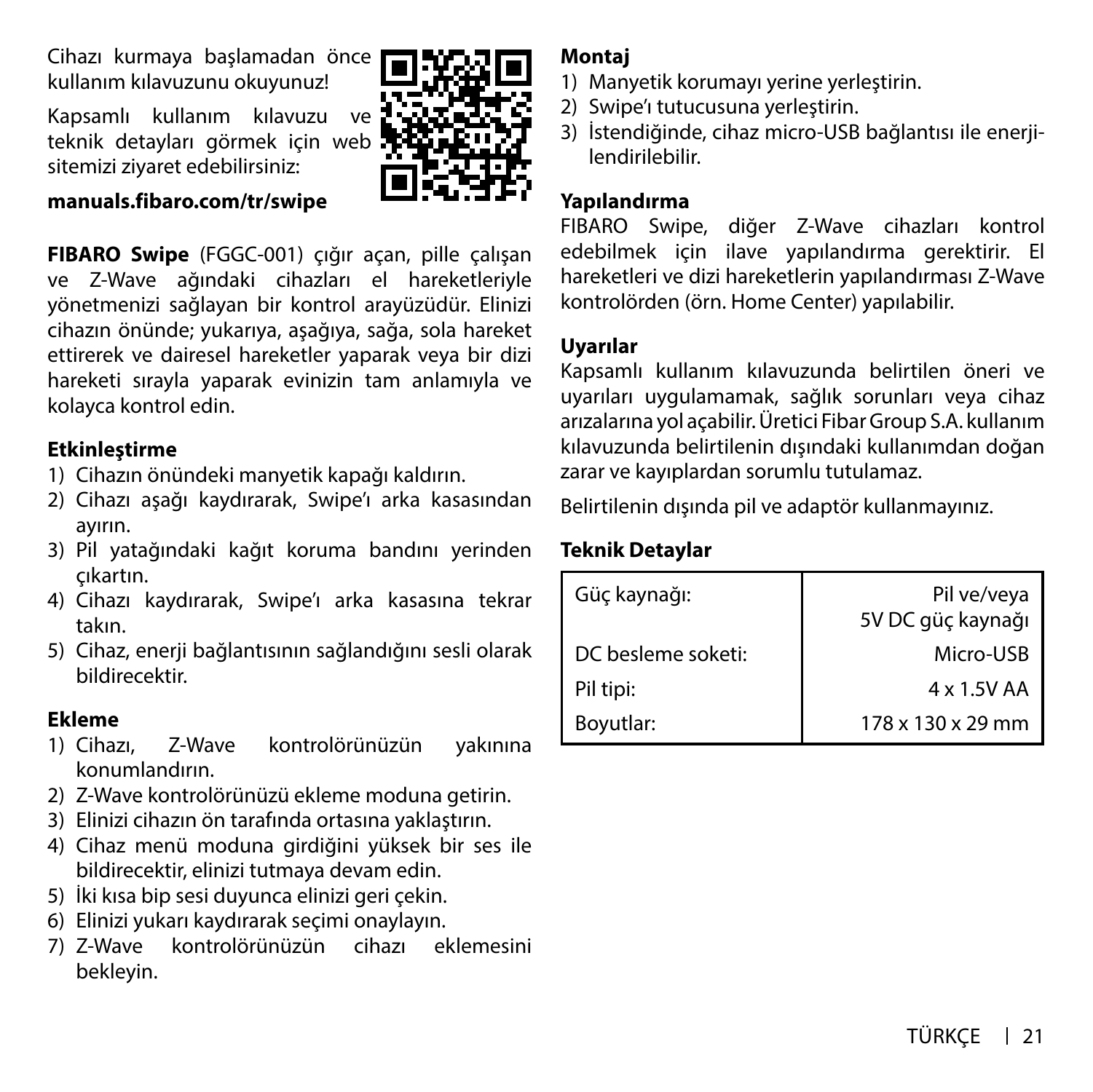| that<br>Hereby,<br>Fibar<br>Group<br>S.A.<br>declares<br>FIBARO Swipe is in compliance with the essential re-<br>quirements and other relevant provisions of Directive<br>1999/5/EC. | Niniejszym Fibar Group S.A. oświadcza, że urządzenie<br>FIBARO Swipe jest zgodne z zasadniczymi wymogami<br>oraz innymi stosownymi postanowieniami dyrektywy<br>1999/5/EC.       |
|--------------------------------------------------------------------------------------------------------------------------------------------------------------------------------------|----------------------------------------------------------------------------------------------------------------------------------------------------------------------------------|
| erklärt<br>Fibar<br>Group<br>S.A.<br>hiermit.<br>dass<br>FIBARO Swipe den grundlegenden Anforderungen<br>und anderen relevanten Festlegungen der Richtlinie<br>1999/5/EG entspricht. | Par la présente, Fibar Group S.A. déclare que le FIBA-<br>RO Swipe est en accord avec les dispositions de la<br>directive 1999/5/EC.                                             |
| Por la presente, Fibar Group S.A. declara que FIBARO<br>Swipe cumple con los requisitos esenciales y otras<br>disposiciones relevantes de la Directiva 1999/5/EC.                    | A Fibar Group S.A., declara que o FIBARO Swipe se<br>encontra em concordância com os requerimentos<br>essenciais e outras provisões relevantes da diretiva<br>1999/5/EC.         |
| Con la presente, Fibar Group SA dichiara che FIBARO<br>Swipe è conforme ai requisiti essenziali e alle altre dis-<br>posizioni contenute nella Direttiva 1999/5/CE.                  | Fibar<br>S.A.<br>verklaard<br>hierbii<br>Group<br>dat<br>FIBARO Swipe in overeenstemming is met de Europe-<br>se regelgeving van artikel 1999/5/EC.                              |
| Fibar Group S.A. deklarerer herved at FIBARO Swipe<br>er i samsvar med essensielle krav og andre relevante<br>deler av Directive 1999/5/EC.                                          | Fibar Group S.A. intygar härmed att FIBARO Swipe up-<br>pfyller alla gällande krav och direktiv enligt 1999/5/<br>EC.                                                            |
| Настоящим, Fibar Group S.A. объявляет, что FIBARO<br>Swipe разработано в соответствии с основными<br>требованиями и другими соответствующими<br>положениями Директивы 1999/5/ЕС.     | Fibar Group S.A. deklaruoja, kad FIBARO Swipe atitin-<br>ka esminius reikalavimus ir kitas susijusias nuostatas<br>pagal direktyva 1999/5/EB.                                    |
| Ar šo uzņēmums Fibar Group S.A. apliecina, ka FIBA-<br>RO Swipe atbilst galvenajām prasībām un citiem<br>atbilstošajiem noteikumiem, kas norādīti Direktīvā<br>1999/5/EK.            | Käesolevaga kinnitab Fibaro Group S.A. et FIBARO<br>Swipe vastab kõikidele nõuetele ja on vastavuses EU<br>direktiiviga 1999/5/EC.                                               |
| S.A.<br>Výrobce<br>Fibar<br>Group<br>potvrzuje,<br>že<br>FIBARO Swipe splňuje všechny náležitosti dle direk-<br>tivy 1999/5/EC.                                                      | Alulírott, Fibar Group S.A. kijelenti, hogy FIBARO<br>Swipe mindenben megfelel az alapvető követ-<br>elményeknek és az 1999/5/EK irányelvek egyéb<br>vonatkozó rendelkezéseinek. |
| Prin prezenta, Fibar Group S.A. declara ca FIBARO<br>Swipe este in conformitate cu cerintele esentiale si<br>puncte relevante ale Directivei 1999/5/EC.                              | Fibar Group S.A., FIBARO Swipe'ın 1999/5/EC Direkti-<br>finin temel gereksinimlerine ve diğer ilgili kısımlarına<br>uygun olduğunu beyan eder.                                   |